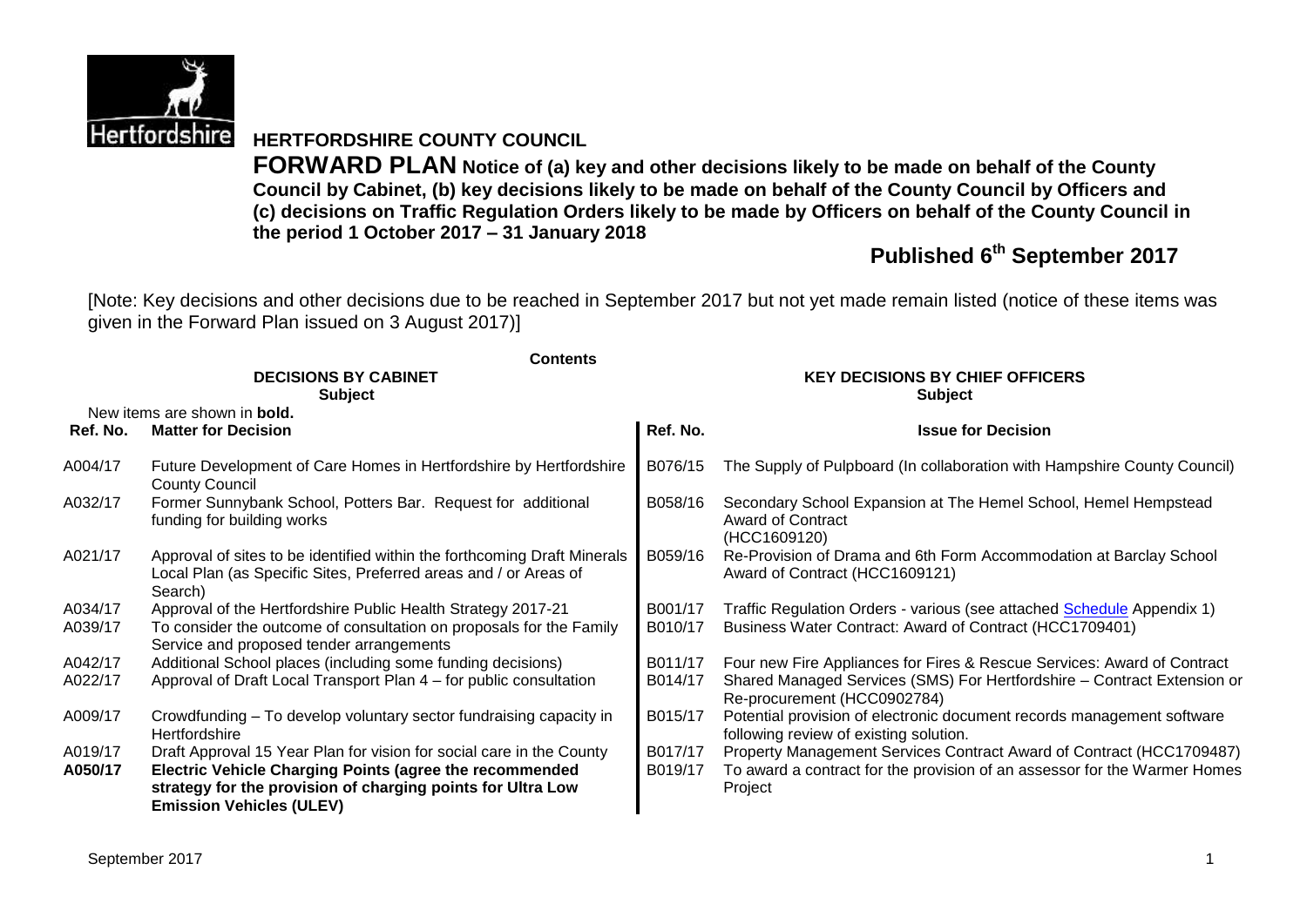| A043/17 | <b>Acquisition of land at Watford Health Campus</b>                                                                                                                                                                                                                                                               | B029/17 | Contract for the Provision of Re-use retail Services at Hertfordshire<br><b>Household Waste Recycling Centres</b>                                                                                    |
|---------|-------------------------------------------------------------------------------------------------------------------------------------------------------------------------------------------------------------------------------------------------------------------------------------------------------------------|---------|------------------------------------------------------------------------------------------------------------------------------------------------------------------------------------------------------|
| A035/17 | Future Management of the County Council's Art Collection                                                                                                                                                                                                                                                          | B033/17 | Award Tender for Residential Home for Children and Young People (C&YP)<br>aged 13-18 with Autism, Learning Difficulties and/or Behaviour that<br>Challenges at Wynchlands Crescent, St Albans        |
| A010/17 | <b>Review of Financial Regulations</b>                                                                                                                                                                                                                                                                            | B034/17 | Dynamic Purchasing System for the Supply of Laminating Pouches (in<br>collaboration with Hampshire County Council)                                                                                   |
| A036/17 | Proposed consultation on Hertfordshire County Council Admission<br>arrangements for 2019/20                                                                                                                                                                                                                       | B035/17 | Dynamic Purchasing Systems for the Supply of Copier Paper (in<br>collaboration with Hampshire County Council)                                                                                        |
| A037/17 | Approval to undertake a public consultation on the Draft Minerals<br>local Plan (2016-2031) including policies and proposed specific sites,<br>preferred and/or areas of search for mineral extraction                                                                                                            | B036/17 | Potential extension and improvement of Enterprise Resource Planning<br>contract. This covers Human Resources, Finance, Procurement, Budgeting<br>and Reporting.                                      |
| A38/17  | Approval to undertake an initial consultation on the review of the<br>Waste Local Plan (including broad issues and options)                                                                                                                                                                                       | B044/17 | Breathing Apparatus Procurement for the Community Protection Directorate<br>2017/2018 - Capital Budget                                                                                               |
| A040/17 | Procurement of the Property Development Partner                                                                                                                                                                                                                                                                   | B047/17 | The supply of steel lockers: (In collaboration with Hampshire County<br>Council)                                                                                                                     |
| A044/17 | To consider whether to publish a statutory notice in respect of a<br>proposal to change the age range of Widford School, Ware, to<br>allow nursery-aged children to be admitted from the age of 2                                                                                                                 | B048/17 | The supply of plain adhesive labels, sticky notes, hook and loop and<br>motivational items (In collaboration with Hampshire County Council)                                                          |
| A045/17 | To consider whether to publish a statutory notice in respect of<br>the proposal to increase the number of places by 8 at both<br>Haywood Grove Social, Emotional, & Mental Health special<br>school and Woodfield Severe Learning Difficulties special<br>school, taking into consideration a public consultation | B049/17 | Providing support in peoples home (Spot Accreditation) Award of Contract                                                                                                                             |
| A046/17 | Inspiring Libraries Strategy - Phase Two Implementation 2018 -<br>2021                                                                                                                                                                                                                                            | B050/17 | Floating Support Service for 18 to 25 year old: Award of Contract                                                                                                                                    |
| A047/17 | <b>Alternative delivery Model for Library Service</b>                                                                                                                                                                                                                                                             | B051/17 | To authorise the release of £375,000 as Hertfordshire County Council's<br>contribution towards expansion of St Michaels's C of E School in St Albans                                                 |
| A048/17 | Adoption of the Rights of Way Improvement Plan (RoWIP)                                                                                                                                                                                                                                                            | B052/17 | Welwyn Garden City Bus Station redevelopment - Award of Contract                                                                                                                                     |
| A049/17 | Adoption of the new Rights of way Improvement Plan (RoWIP)                                                                                                                                                                                                                                                        | B053/17 | Batch 36 - Package 1 - Coates Way JMI & Nursery School, The Orchard<br>Primary School, Watford Field School (Infant & Nursery) Westfield<br>Children's Centre: Award of Contract (HCC1709854)        |
| A041/17 | Procurement and Award of Contract to extend Superfast Fibre<br>Broadband to the last<br>2-3% in Hertfordshire                                                                                                                                                                                                     | B054/17 | Batch 36 - Package 2 - Therfield First School, The William Ransom<br>Primary School, Furneux Pelham Church of England School, Morgan's<br>Primary School, The Grange: Award of Contract (HCC1709855) |
| A051/17 | Agree Criteria for Winter Gritting Programme 2018/2019                                                                                                                                                                                                                                                            | B055/17 | Batch 36 - Package 3 - Aycliffe Drive Primary School, Roundwood Primary<br>School, Hurst Drive Primary School, How Wood Primary School: Award of<br><b>Contract (HCC1709856)</b>                     |
| A052/17 | Finance Monitor Q4 - approval of capital budget re-<br>programming                                                                                                                                                                                                                                                | B056/17 | Change in age range of people to receive free emergency hormonal<br>contraception                                                                                                                    |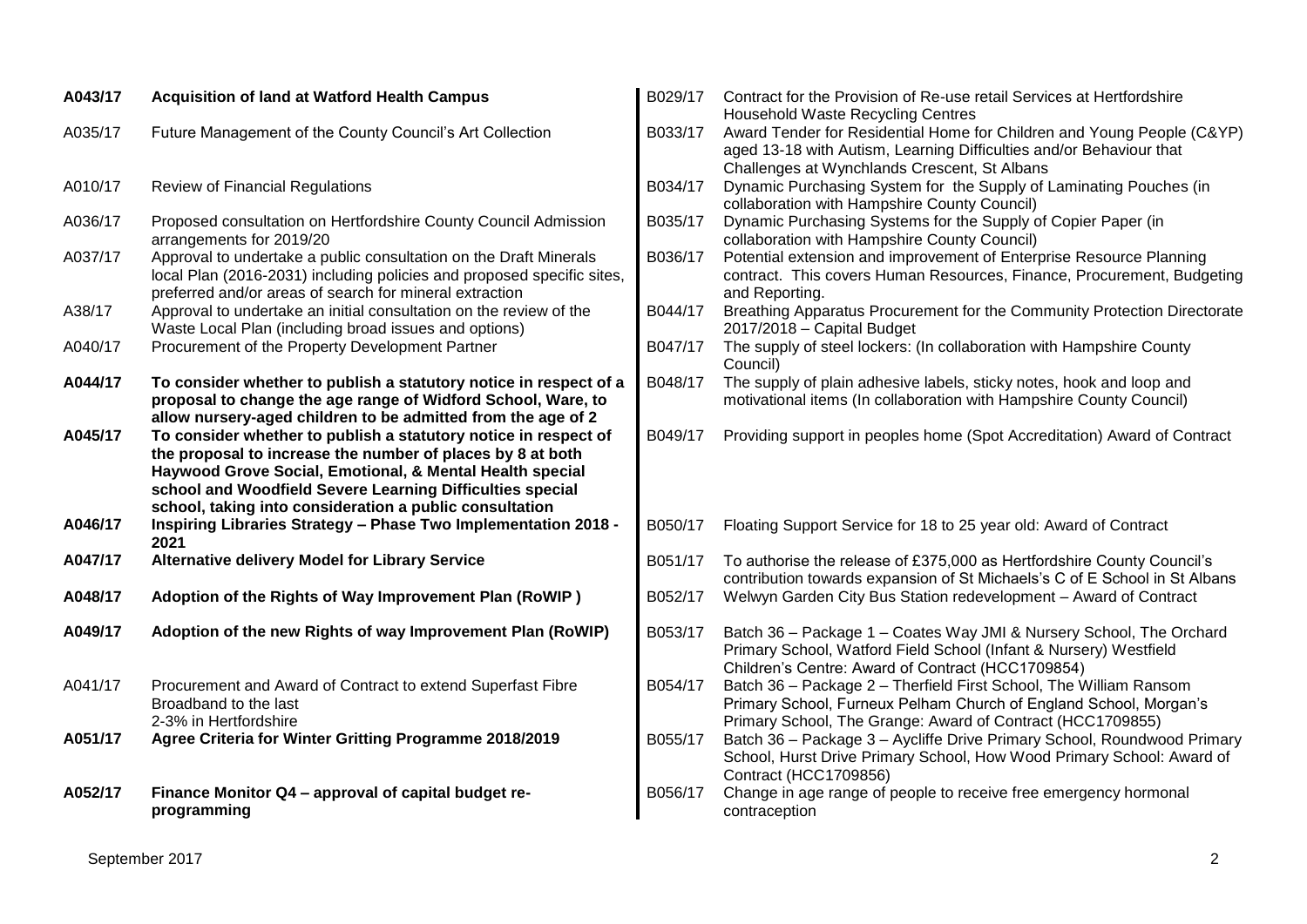| B057/17            | Whether or not to consult on a proposal to reconfigure existing services to<br>schools to meet the needs of primary aged children with specific leaning<br>difficulties (SpLD).            |
|--------------------|--------------------------------------------------------------------------------------------------------------------------------------------------------------------------------------------|
|                    | (Proposed reconfiguration to include the closure of the existing SpLD bases<br>in 10 schools across the county and the organisation                                                        |
|                    | of outreach support to four teams under the SEN specialist 0-25 support<br>service).                                                                                                       |
| B058/17<br>B059/17 | Change in the location of premises for the delivery of sexual health services<br>Disposal of 24a & 24b New Road, Ware                                                                      |
| B060/17            | To re commission the Regional Partnership Contract for the Provision of<br>Residential and Educational Services for Children and Young People with<br>Complex Needs via competitive tender |
|                    | Regional Partners - Bracknell Forest Borough Council, Buckinghamshire<br>County Council, Milton Keynes Council, Oxfordshire County Council,<br><b>Reading Borough Council</b>              |
|                    | Slough Borough Council                                                                                                                                                                     |
| B061/17            | Financial contributions required in relation to Cheshunt School                                                                                                                            |
| B062/17            | Integrated Hospital Discharge and Community Navigator service                                                                                                                              |
| B063/17<br>B064/17 | To consult on charging for community based Adult Social Care Services<br>37 Highfield Lane, Tyttenhanger, St Albans - Consider the future of                                               |
| B065/17<br>B066/17 | To award a contract for the provision of exercise to older people<br>HCC1709883                                                                                                            |
|                    | Batch 41 - Priors Wood Ware, Andrews Lane, Cheshunt, Collett<br>School Hemel, Oak View Primary & Nursery Hatfield & Mickelm<br><b>Window Works</b>                                         |
| B067/17            | LED Dimming Strategy (level of lighting to be agreed)                                                                                                                                      |
| B068/17            | Hertfordshire Home Improvement Agency - award of Contractor<br>Framework Agreement (HCC1709802)                                                                                            |
| B069/17            | Re-procurement of the Adult Mental Health Out of Hours Crisis Service                                                                                                                      |
| B070/17            | Dynamic Purchasing System for the supply of bin bags (In<br>collaboration with Hampshire County Council)                                                                                   |
| B071/17            | To reprocure the provision of drug and alcohol treatment services                                                                                                                          |
| B072/17            | Hertfordshire Sunflower Domestic Abuse Hub & Champions Pathway                                                                                                                             |
| B073/17            | HCC1709908 Demolition & rebuild of The Hemel School - Sports Hall                                                                                                                          |
| B074/17            | Tender of 19-21 Wilbury Road - for Residential LD service                                                                                                                                  |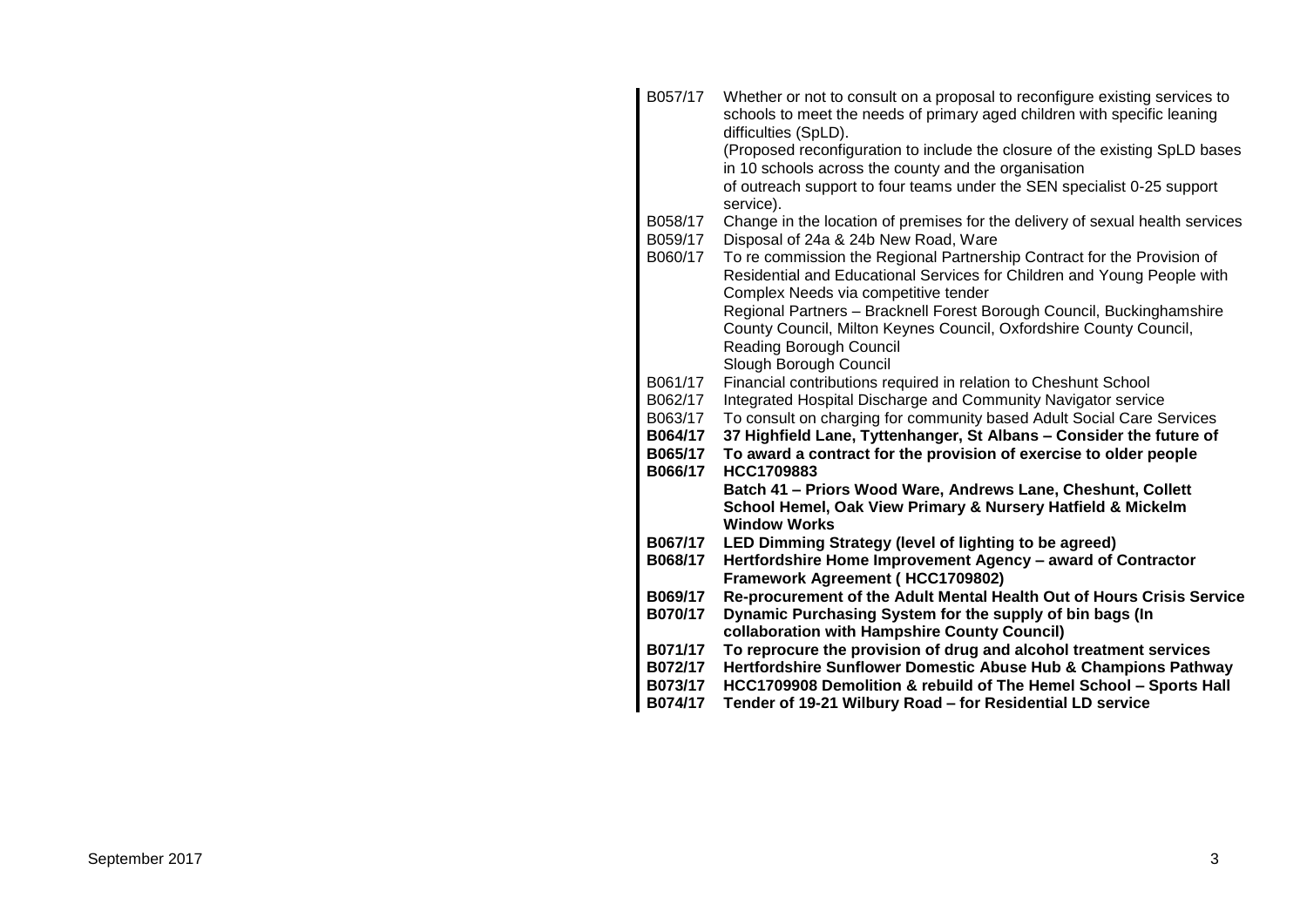| Ref. No. | <b>Matter for Decision</b>                                                                                                                                       | <b>Date</b><br>decision to<br>be made | <b>Cabinet Panels to be</b><br>consulted                           | <b>Officer contact for</b><br>this matter                                | Documents to be<br>considered****                                                                                                                                                                                  | <b>Exempt from the</b><br><b>Council's Call-In</b><br><b>Procedures</b><br>Yes / No |
|----------|------------------------------------------------------------------------------------------------------------------------------------------------------------------|---------------------------------------|--------------------------------------------------------------------|--------------------------------------------------------------------------|--------------------------------------------------------------------------------------------------------------------------------------------------------------------------------------------------------------------|-------------------------------------------------------------------------------------|
| A004/17  | <b>Future Development of Care</b><br>Homes in Hertfordshire by<br>Hertfordshire County Council                                                                   | 25/09/2017                            | Adult Care & Health<br><b>Cabinet Panel</b>                        | Kulbir Lalli<br>01438 843217<br><b>Frances Heathcote</b><br>01992 556343 | Report of the Director of Adult<br><b>Care Services</b><br>Part I and Part II Report due to<br>Information relating to the<br>financial or business affairs of<br>any particular person<br>(including the Council) | <b>No</b>                                                                           |
| A032/17  | Former Sunnybank School,<br>Potters Bar. Request for<br>additional funding for building<br>works                                                                 | 25/09/2017                            | Resources, Property &<br>the Economy Cabinet<br>Panel              | <b>Andrew Edwards</b><br>01992 556007<br>Clare Halliday<br>01992 556709  | Report of the Director of<br><b>Resources</b>                                                                                                                                                                      | <b>No</b>                                                                           |
| A021/17  | Approval of sites to be<br>identified within the<br>forthcoming Draft Minerals<br>Local Plan (as Specific Sites,<br>Preferred areas and / or Areas<br>of Search) | 25/09/2017                            | Environment, Planning<br>& Transport Cabinet<br>Panel              | <b>Julie Greaves</b><br>01992 556227                                     | Report of the Chief Executive<br>& Director of Environment                                                                                                                                                         | <b>No</b>                                                                           |
| A034/17  | Approval of the Hertfordshire<br>Public Health Strategy 2017-<br>21                                                                                              | 25/09/2017                            | Public Health,<br>Prevention & the<br>Performance Cabinet<br>Panel | Jim McManus<br>01992 556884                                              | Report of the Director of Public<br>Health                                                                                                                                                                         | <b>No</b>                                                                           |

**PART A: DECISIONS BY CARINET** Note: New items and amendments are shown in **bold** 

1

<sup>.&</sup>lt;br>The address from which, subject to any prohibition or restriction on their disclosure, copies of, or extracts from, any document listed is available is County Hall, Pegs Lane, Hertford, SG13 8DE. Other documents relevant to these matters may be submitted to the decision maker. To request details of such documents (if any) as they become available contact Elaine Shell, Democratic Services Manager by email [\(elaine.shell@hertfordshire.gov.uk\)](mailto:elaine.shell@hertfordshire.gov.uk) or phone (01992 555565). \*\*\* No Forward Plan Ref Additional Item for Cabinet: Not a key decision

<sup>&</sup>lt;sup>††</sup> Documents to be considered by the Cabinet are published in the Council's website at<https://cmis.hertsdirect.org/hertfordshire/Calendarofcouncilmeetings.aspx>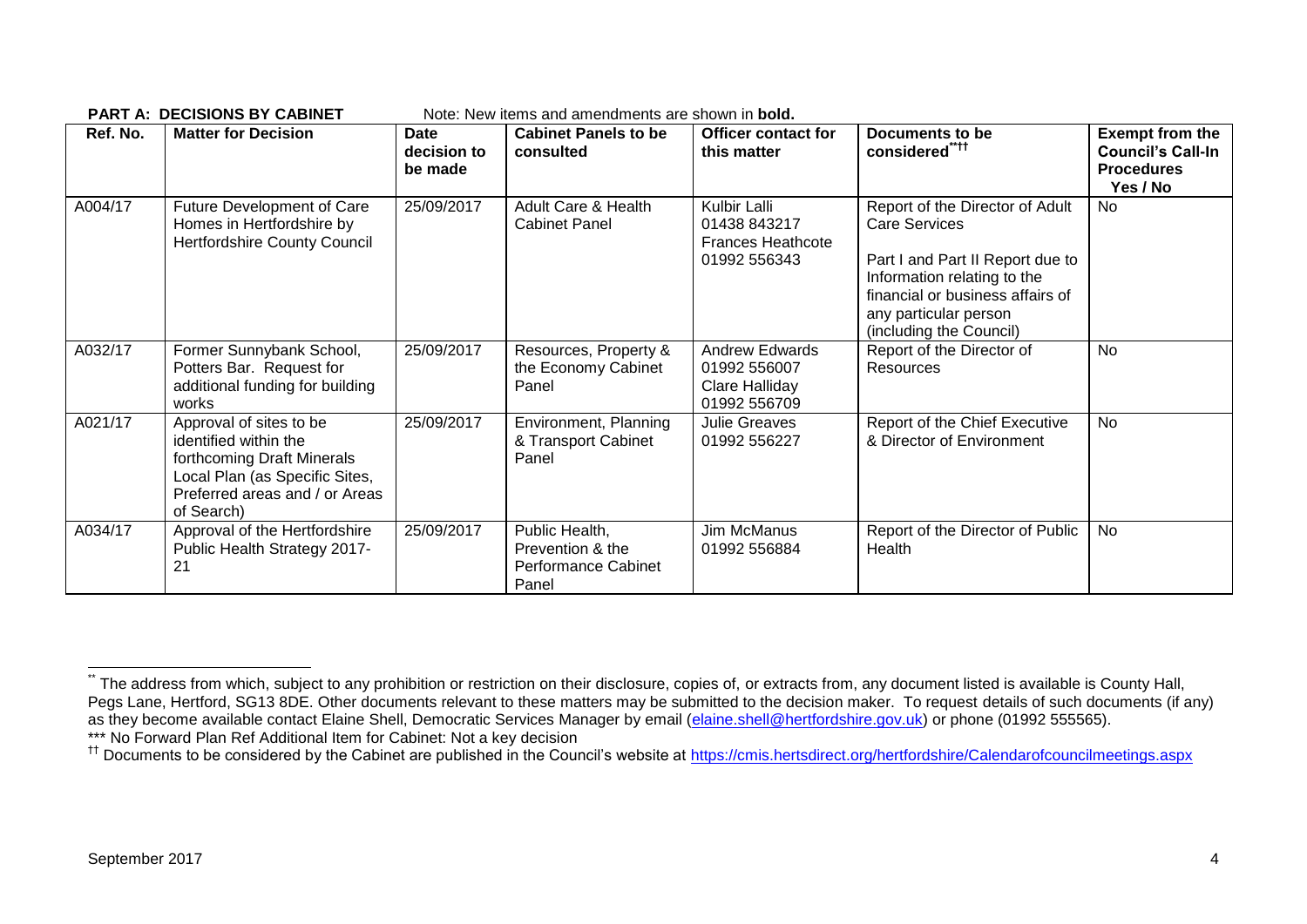| A039/17 | To consider the outcome of                                | 25/09/2017 | <b>Joint Children's Services</b>        | Sally Orr                                | Joint Report of the Director of                     | <b>No</b> |
|---------|-----------------------------------------------------------|------------|-----------------------------------------|------------------------------------------|-----------------------------------------------------|-----------|
|         | consultation on proposals for                             |            | Cabinet Panel and                       | 01992 555680                             | Children's Services and the                         |           |
|         | the Family Service and                                    |            | Public Health,                          |                                          | Director of Public Health                           |           |
|         | proposed tender arrangements                              |            | Prevention &                            | Sue Matthews 01992                       |                                                     |           |
|         |                                                           |            | <b>Performance Cabinet</b>              | 556125                                   |                                                     |           |
|         |                                                           |            | Panel                                   |                                          |                                                     |           |
| A042/17 | <b>Additional School places</b>                           | 25/09/2017 | Education, Libraries &                  | <b>Pauline Davis</b>                     | Report of the Director of                           | <b>No</b> |
|         | (including some funding                                   |            | <b>Localism Cabinet Panel</b>           | 01992 555865                             | <b>Childrens Services</b>                           |           |
|         | decisions)                                                |            |                                         |                                          |                                                     |           |
| A022/17 | Approval of Draft Local                                   | 23/10/2017 | Environment, Planning                   | James Povey                              | Report of the Chief Executive                       | <b>No</b> |
|         | Transport Plan 4 – for public                             |            | & Transport Cabinet                     | 01992 556798                             | & Director of Environment                           |           |
|         | consultation                                              |            | Panel<br><b>Adult Care &amp; Health</b> |                                          |                                                     |           |
| A009/17 | Crowdfunding - To develop                                 | 23/10/2017 | <b>Cabinet Panel</b>                    | <b>Frances Heathcote</b><br>01992 556343 | Report of Director of Adult<br><b>Care Services</b> | <b>No</b> |
|         | voluntary sector fundraising<br>capacity in Hertfordshire |            |                                         |                                          |                                                     |           |
| A019/17 | Draft Approval 15 Year Plan                               | 23/10/2017 | Adult Care & Health                     | <b>Helen Maneuf</b>                      | Report of the Director of Adult                     | <b>No</b> |
|         | for vision for social care in the                         |            | <b>Cabinet Panel</b>                    | 01992 556350                             | <b>Care Services</b>                                |           |
|         | County                                                    |            |                                         |                                          |                                                     |           |
| A050/17 | <b>Electric Vehicle Charging</b>                          | 23/10/2017 | <b>Highways Cabinet</b>                 | <b>Tom Duckmanton</b>                    | <b>Report of the Chief</b>                          | <b>No</b> |
|         | Points (agree the                                         |            | Panel                                   | 01992 556366                             | <b>Executive &amp; Director of</b>                  |           |
|         | recommended strategy for                                  |            |                                         |                                          | <b>Environment</b>                                  |           |
|         | the provision of charging                                 |            |                                         |                                          |                                                     |           |
|         | points for Ultra Low                                      |            |                                         |                                          |                                                     |           |
|         | <b>Emission Vehicles (ULEV)</b>                           |            |                                         |                                          |                                                     |           |
| A043/17 | <b>Acquisition of land at</b>                             | 23/10/2017 | <b>Resources, Property &amp;</b>        | <b>Emily White</b>                       | Joint report of the Director                        | <b>No</b> |
|         | <b>Watford Health Campus</b>                              |            | the Economy Cabinet                     | 01992 588159                             | of Resources and the                                |           |
|         |                                                           |            | Panel                                   |                                          | <b>Director of Childrens</b>                        |           |
|         |                                                           |            |                                         | Dan Hardy                                | <b>Services</b>                                     |           |
|         |                                                           |            | <b>Childrens Services</b>               | 01992 588923                             |                                                     |           |
|         |                                                           |            | <b>Cabinet Panel</b>                    |                                          | Part I and Part II Report due                       |           |
|         |                                                           |            |                                         |                                          | to Information relating to the                      |           |
|         |                                                           |            |                                         |                                          | financial or business affairs                       |           |
|         |                                                           |            |                                         |                                          | of any particular person                            |           |
|         |                                                           |            |                                         |                                          | (including the Council)                             |           |
| A035/17 | Future Management of the                                  | 13/11/2017 | Education, Libraries &                  | <b>Taryn Pearson-Rose</b>                | Report of the Director of                           | <b>No</b> |
|         | <b>County Council's Art Collection</b>                    |            | <b>Localism Cabinet Panel</b>           | 01992 556012                             | Resources                                           |           |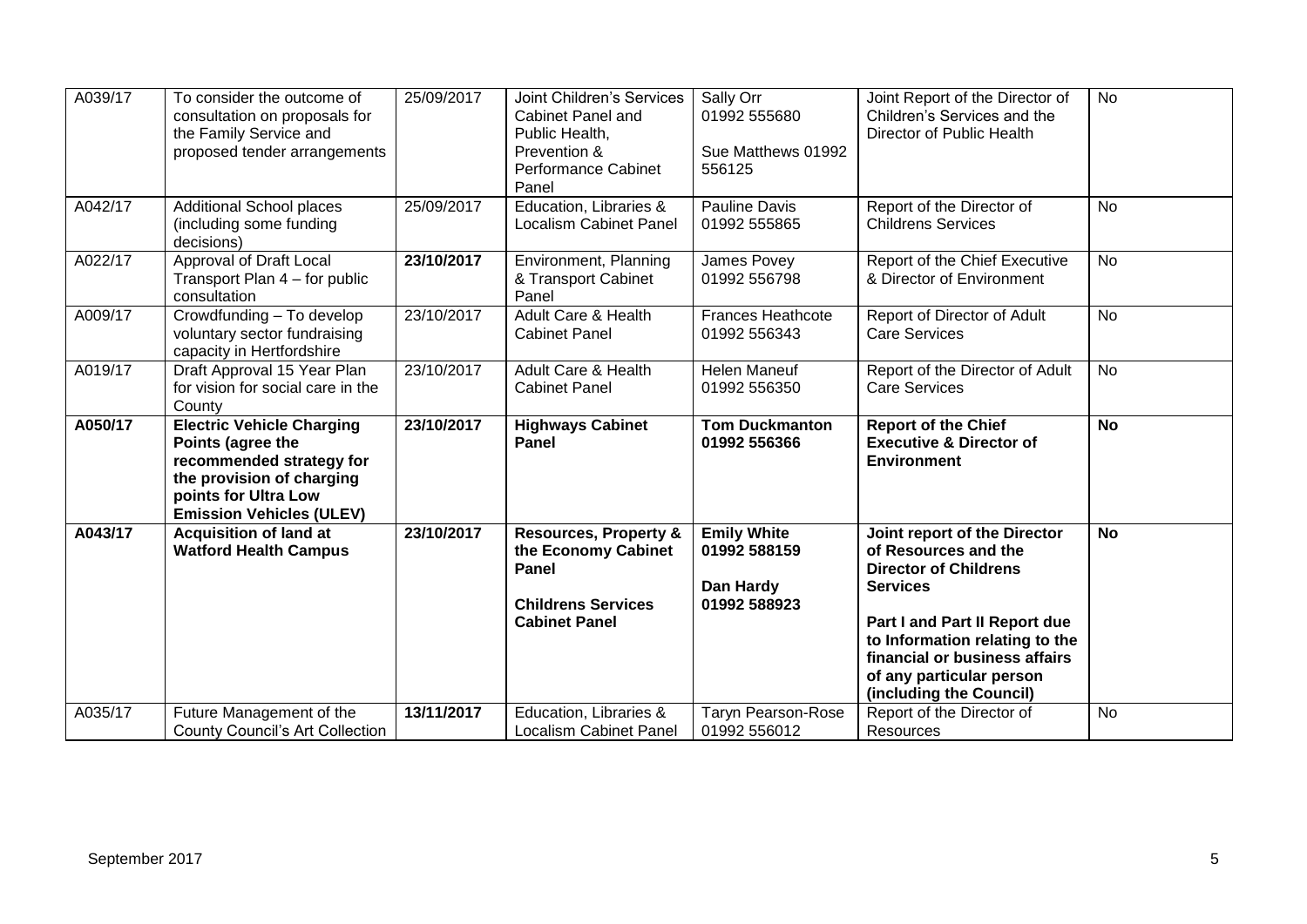| A010/17 | <b>Review of Financial</b><br>Regulations                                                                                                                                                                               | Cabinet<br>13/11/2017<br>County<br>Council<br>21/11/2017 | Resources, Property &<br>the Economy Cabinet<br>Panel                | <b>Lindsey McLeod</b><br>01992 556431                                        | Report of the Director of<br>Resources                        | <b>No</b>    |
|---------|-------------------------------------------------------------------------------------------------------------------------------------------------------------------------------------------------------------------------|----------------------------------------------------------|----------------------------------------------------------------------|------------------------------------------------------------------------------|---------------------------------------------------------------|--------------|
| A036/17 | Proposed consultation on<br>Hertfordshire County Council<br>Admission arrangements for<br>2019/20                                                                                                                       | 13/11/2017                                               | Education, Libraries &<br><b>Localism Cabinet Panel</b>              | Jayne Abery<br>01992 558785                                                  | Report of the Director of<br><b>Children's Services</b>       | $\mathsf{N}$ |
| A037/17 | Approval to undertake a public<br>consultation on the Draft<br>Minerals local Plan (2016-<br>2031) including policies and<br>proposed specific sites,<br>preferred and/or areas of<br>search for mineral extraction     | 13/11/2017                                               | Environment, Planning<br>& Transport Cabinet<br>Panel                | <b>Julie Greaves</b><br>01992 556227                                         | Report of the Chief Executive<br>& Director of Environment    | <b>No</b>    |
| A38/17  | Approval to undertake an initial<br>consultation on the review of<br>the Waste Local Plan<br>(including broad issues and<br>options)                                                                                    | 13/11/2017                                               | Environment, Planning<br>& Transport                                 | <b>Julie Greaves</b><br>01992 556227                                         | Report of the Chief Executive<br>& Director of Environment    | No           |
| A040/17 | Procurement of the Property<br><b>Development Partner</b>                                                                                                                                                               | 13/11/2017                                               | Resources, Property &<br>the Economy Cabinet<br>Panel                | Mark Handford-<br>Jones<br>01992 556397<br><b>Mike Evans</b><br>01992 555634 | Report of the Director of<br>Resources                        | No           |
| A044/17 | To consider whether to<br>publish a statutory notice in<br>respect of a proposal to<br>change the age range of<br><b>Widford School, Ware, to</b><br>allow nursery-aged children<br>to be admitted from the age<br>of 2 | 13/11/2017                                               | <b>Education Libraries &amp;</b><br><b>Localism Cabinet</b><br>Panel | <b>Samantha Young</b><br>01992 555754                                        | <b>Report of the Director of</b><br><b>Childrens Services</b> | <b>No</b>    |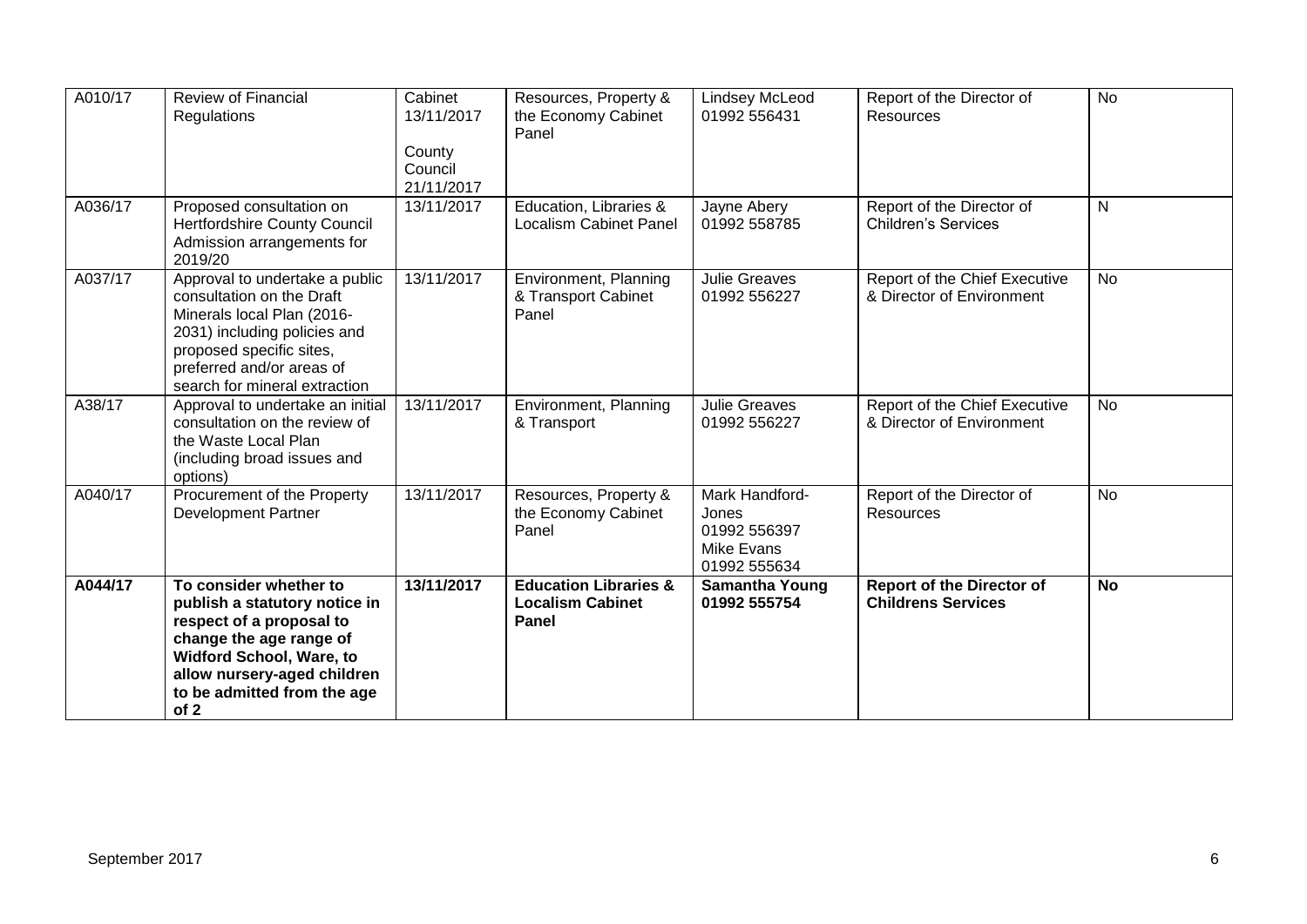| A045/17 | To consider whether to<br>publish a statutory notice in<br>respect of the proposal to<br>increase the number of<br>places by 8 at both Haywood<br>Grove Social, Emotional, &<br><b>Mental Health special school</b><br>and Woodfield Severe<br><b>Learning Difficulties special</b><br>school, taking into<br>consideration a public<br>consultation | 13/11/2017 | <b>Education Libraries &amp;</b><br><b>Localism Cabinet</b><br>Panel        | <b>Phil Brunt</b><br>01992 555811              | <b>Report of the Director of</b><br><b>Childrens Services</b>                                                                                                                                 | <b>No</b> |
|---------|------------------------------------------------------------------------------------------------------------------------------------------------------------------------------------------------------------------------------------------------------------------------------------------------------------------------------------------------------|------------|-----------------------------------------------------------------------------|------------------------------------------------|-----------------------------------------------------------------------------------------------------------------------------------------------------------------------------------------------|-----------|
| A046/17 | <b>Inspiring Libraries Strategy</b><br>- Phase Two Implementation<br>2018 - 2021                                                                                                                                                                                                                                                                     | 13/11/2017 | <b>Education Libraries &amp;</b><br><b>Localism Cabinet</b><br>Panel        | Taryn Pearson -<br><b>Rose</b><br>01992 556651 | <b>Report of the Director of</b><br><b>Resources</b>                                                                                                                                          | <b>No</b> |
| A047/17 | <b>Alternative delivery Model</b><br>for Library Service                                                                                                                                                                                                                                                                                             | 13/11/2017 | <b>Education Libraries &amp;</b><br><b>Localism Cabinet</b><br><b>Panel</b> | Taryn Pearson -<br><b>Rose</b><br>01992 556651 | <b>Report of the Director of</b><br><b>Resources</b>                                                                                                                                          | <b>No</b> |
| A048/17 | <b>Adoption of the Rights of</b><br><b>Way Improvement Plan</b><br>(RoWIP)                                                                                                                                                                                                                                                                           | 13/11/2017 | <b>Environment, Planning</b><br>& Transport                                 | <b>Richard Cuthbert</b><br>01992 555292        | <b>Report of the Chief</b><br><b>Executive &amp; Director of</b><br><b>Environment</b>                                                                                                        | <b>No</b> |
| A049/17 | <b>Adoption of the new Rights</b><br>of way Improvement Plan<br>(RoWIP)                                                                                                                                                                                                                                                                              | 13/11/2017 | <b>Environment, Planning</b><br>& Transport                                 | <b>Richard Cuthbert</b><br>01992 555292        | <b>Report of the Chief</b><br><b>Executive &amp; Director of</b><br><b>Environment</b>                                                                                                        | <b>No</b> |
| A041/17 | Procurement and Award of<br><b>Contract to extend Superfast</b><br>Fibre Broadband to the last<br>2-3% in Hertfordshire                                                                                                                                                                                                                              | 18/12/2017 | Resources, Property<br>and the Economy<br><b>Cabinet Panel</b>              | Stuart Bannerman<br>Campbell<br>01992 588397   | Report of the Director of<br>Resources<br>Part I and Part II - The Part II<br>report will contain<br>information relating to the<br>financial or business affairs<br>of any particular person | No        |
| A051/17 | <b>Agree Criteria for Winter</b><br><b>Gritting Programme</b><br>2018/2019                                                                                                                                                                                                                                                                           | 18/12/17   | <b>Highways Cabinet</b><br>Panel                                            | <b>Steve Johnson</b><br>01992 658126           | <b>Report of the Chief</b><br><b>Executive &amp; Director of</b><br><b>Environment</b>                                                                                                        | <b>No</b> |
| A052/17 | <b>Finance Monitor Q4-</b><br>approval of capital budget<br>re-programming                                                                                                                                                                                                                                                                           | 18/12/17   | <b>Resources, Property &amp;</b><br>the Economy Cabinet<br>Panel            | <b>Lindsey McLeod</b><br>01992 556431          | <b>Report of the Director of</b><br><b>Resources</b>                                                                                                                                          | <b>No</b> |

**Membership of Cabinet:**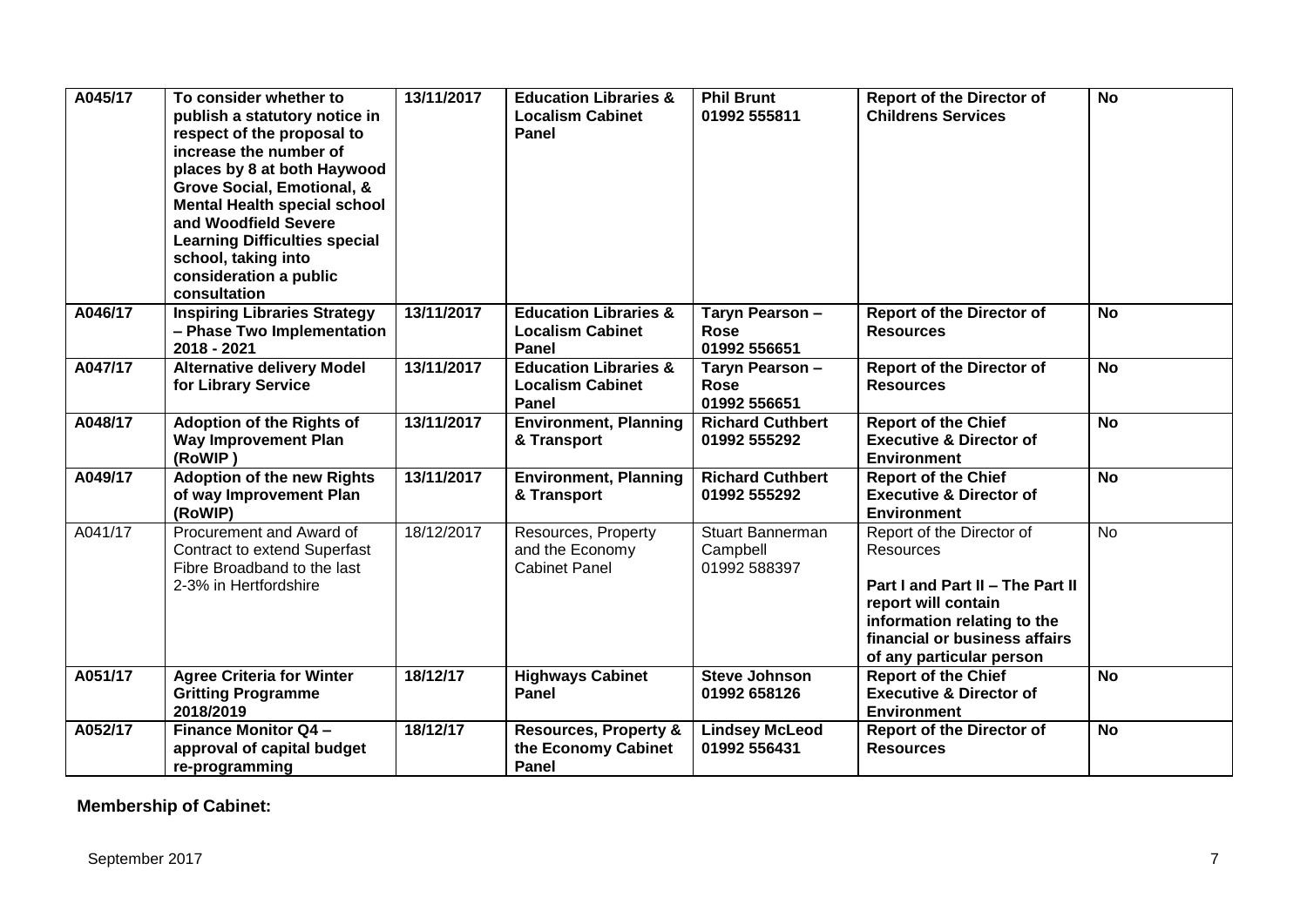| <b>Derrick Ashley</b>  | <b>Environment, Planning &amp; Transport</b>   |
|------------------------|------------------------------------------------|
| <b>Terry Douris</b>    | <b>Education, Libraries &amp; Localism</b>     |
| <b>Robert Gordon</b>   | <b>Leader of the Council</b>                   |
| <b>Teresa Heritage</b> | <b>Children's Services</b>                     |
| <b>Terry Hone</b>      | <b>Community Safety &amp; Waste Management</b> |

**Richard Roberts Public Health, Prevention & Performance<br>Ralph Sangster Highways Terry Double Bangster**<br> **Educations Resources, Property & the Economy<br>Adult Care & Health Colette Wyatt-Lowe**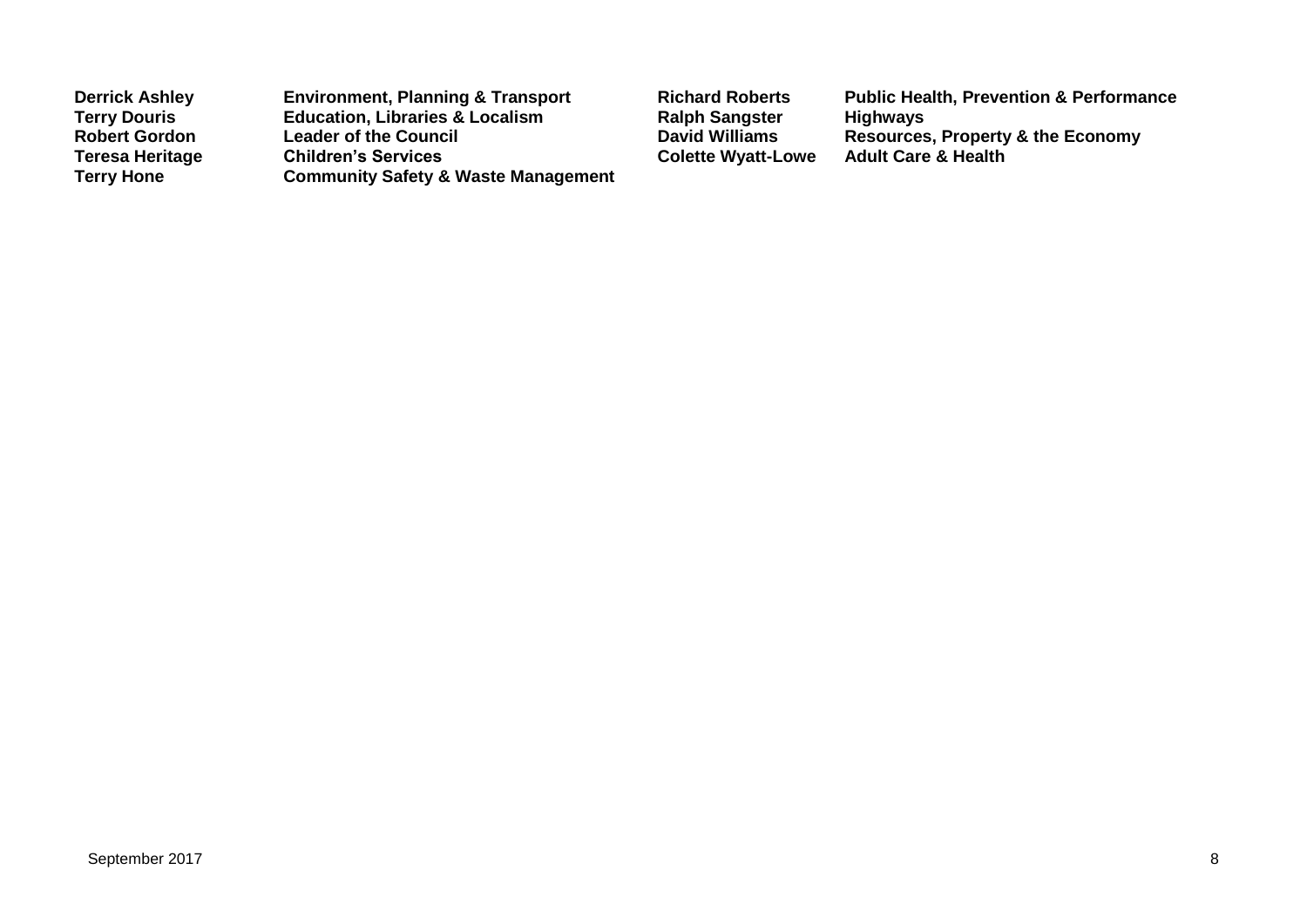**PART B: DECISIONS BY CHIEF OFFICERS Note: New items and amendments are shown in bold.** 

| Ref. No. | <b>Issue for Decision</b>                                                                                                         | Name and Title of<br><b>Decision Maker</b>                       | Date, or<br>period<br>within<br>which,<br>decision to<br>be made | <b>Cabinet Panels to be</b><br>consulted | <b>Officer contact for</b><br>this matter | Documents to be<br>considered <sup>##</sup> | <b>Exempt from the</b><br><b>Council's Call-In</b><br><b>Procedures</b><br>Yes / No |
|----------|-----------------------------------------------------------------------------------------------------------------------------------|------------------------------------------------------------------|------------------------------------------------------------------|------------------------------------------|-------------------------------------------|---------------------------------------------|-------------------------------------------------------------------------------------|
| B076/15  | The Supply of<br>Pulpboard (In<br>collaboration with<br><b>Hampshire County</b><br>Council)                                       | <b>Glenn Facey</b><br><b>Head of Herts Full</b><br><b>Stop</b>   | <b>September</b><br>2017 (was<br>August<br>2017)                 |                                          | Gianni Tinnirello<br>01707 292353         | See Note 2 & 3<br>below                     | <b>No</b>                                                                           |
| B058/16  | <b>Secondary School</b><br>Expansion at The<br>Hemel School,<br>Hemel Hempstead<br><b>Award of Contract</b><br>(HCC1609120)       | Mark Handford-<br>Jones<br><b>Assistant Director</b><br>Property | September<br>2017 (was<br><b>July 2017)</b>                      |                                          | <b>Trevor Mose</b><br>01992 556658        | See Note 2 below                            | <b>No</b>                                                                           |
| B059/16  | Re-Provision of<br>Drama and 6th<br>Form<br>Accommodation at<br><b>Barclay School</b><br><b>Award of Contract</b><br>(HCC1609121) | Mark Handford-<br>Jones<br><b>Assistant Director</b><br>Property | November 17<br>(was<br>September<br>2017)                        |                                          | <b>Trevor Mose</b><br>01992 556658        | See Note 2 below                            | <b>No</b>                                                                           |
| B001/17  | <b>Traffic Regulation</b><br>Orders - various<br>(see attached<br><b>Schedule Appendix</b>                                        | John Wood<br>Chief Executive &<br>Director of<br>Environment     | During the<br>period of this<br>Forward Plan                     |                                          | Rob Smith<br>01992 556118                 | Reports from Lead<br><b>Officers</b>        | No                                                                                  |
| B010/17  | <b>Business Water</b><br>Contract: Award of<br>Contract<br>(HCC1709401)                                                           | Mark Handford-<br>Jones<br><b>Assistant Director</b><br>Property | <b>October</b><br>2017 (was<br><b>September</b><br>2017)         |                                          | <b>Fiona Clark</b><br>01992 556008        | See Note 2 below                            | No                                                                                  |

1

<sup>‡‡</sup> The address from which, subject to any prohibition or restriction on their disclosure, copies of, or extracts from, any document listed is available is County Hall, Pegs Lane, Hertford, SG13 8DE. Other documents relevant to these matters may be submitted to the decision maker. To request details of such documents (if any) as they become available contact Elaine Shell, Democratic Services Manager by email [\(elaine.shell@hertfordshire.gov.uk\)](mailto:elaine.shell@hertfordshire.gov.uk) or phone (01992 555565).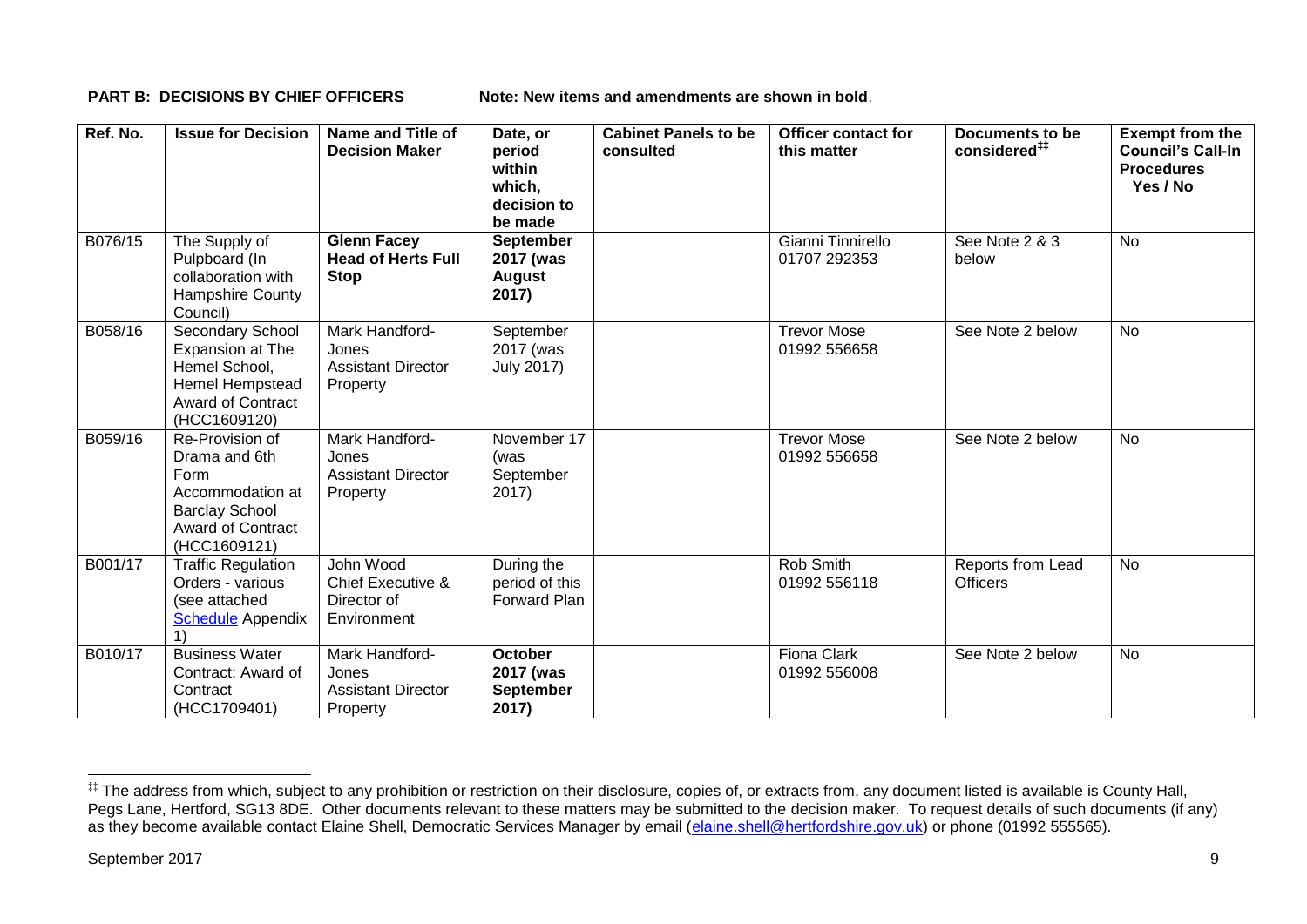| B011/17 | Four new Fire<br><b>Appliances for Fires</b><br>& Rescue Services:<br><b>Award of Contract</b>                                                                                                                                      | <b>Steve Tant</b><br>Fire & Rescue<br>Service Assistant<br><b>Chief Fire Officer</b><br>Service Support | <b>September</b><br>(was August<br>2017)                | Peter Hatherley<br>01992 507580                     | See Note 2 below | No        |
|---------|-------------------------------------------------------------------------------------------------------------------------------------------------------------------------------------------------------------------------------------|---------------------------------------------------------------------------------------------------------|---------------------------------------------------------|-----------------------------------------------------|------------------|-----------|
| B015/17 | Potential provision<br>of electronic<br>document records<br>management<br>software following<br>review of existing<br>solution.                                                                                                     | Owen Mapley,<br>Director of<br><b>Resources</b>                                                         | <b>September</b><br>2017 (was<br><b>August</b><br>2017) | <b>Stuart Bannerman</b><br>Campbell<br>01992 588397 | See Note 2 below | <b>No</b> |
| B017/17 | Property<br>Management<br><b>Services Contract</b><br><b>Award of Contract</b><br>(HCC1709487)                                                                                                                                      | Mark Handford-<br>Jones<br><b>Assistant Director</b><br>Property                                        | <b>December</b><br>2017 (was<br>October<br>2017)        | Mike Evans<br>01992 555634                          | See Note 2 below | <b>No</b> |
| B019/17 | To award a contract<br>for the provision of<br>an assessor for the<br><b>Warmer Homes</b><br>Project                                                                                                                                | Jim McManus,<br>Director of Public<br>Health                                                            | October<br>2017 (was<br><b>July 2017)</b>               | <b>Brian Gale</b><br>01438 843537                   | See Note 2 below | No        |
| B029/17 | Contract for the<br>Provision of Re-use<br>retail Services at<br>Hertfordshire<br>Household Waste<br><b>Recycling Centres</b>                                                                                                       | <b>Simon Aries</b><br><b>Assistant Director</b><br>Transport, Waste &<br>Environmental<br>Management    | <b>September</b><br>2017 (was<br><b>August</b><br>2017) | <b>Matthew King</b><br>01992 556207                 | See Note 2 below | <b>No</b> |
| B033/17 | Award Tender for<br><b>Residential Home</b><br>for Children and<br>Young People<br>(C&YP) aged 13-18<br>with Autism,<br><b>Learning Difficulties</b><br>and/or Behaviour<br>that Challenges at<br>Wynchlands<br>Crescent, St Albans | Jenny Coles<br>Director of Children's<br>Services                                                       | October<br>2017 (was<br><b>July 2017)</b>               | Patricia Walker<br>07812 322740                     | See Note 2 below | <b>No</b> |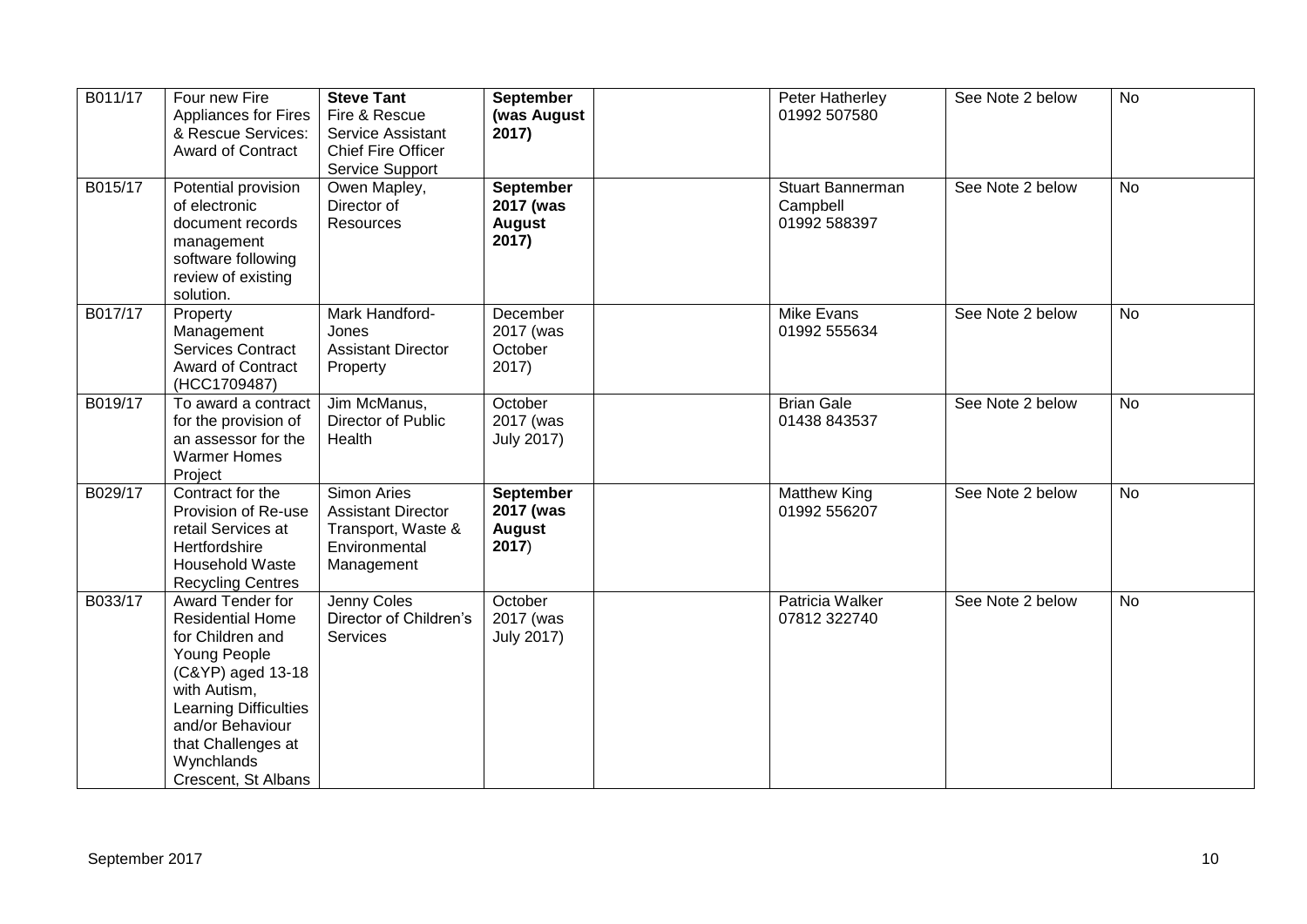| B034/17 | Dynamic<br><b>Purchasing System</b><br>for the Supply of<br>Laminating<br>Pouches (in<br>collaboration with<br>Hampshire County<br>Council)                                             | <b>Glenn Facey</b><br><b>Head of Herts Full</b><br><b>Stop</b> | <b>November</b><br>2017 (was<br>September<br>2017)      | <b>Shabbir Ahmed</b><br>01707 292491         | See Note 2 & 3<br>below | <b>No</b> |
|---------|-----------------------------------------------------------------------------------------------------------------------------------------------------------------------------------------|----------------------------------------------------------------|---------------------------------------------------------|----------------------------------------------|-------------------------|-----------|
| B035/17 | Dynamic<br>Purchasing<br>Systems for the<br>Supply of Copier<br>Paper (in<br>collaboration with<br>Hampshire County<br>Council)                                                         | <b>Glenn Facey</b><br><b>Head of Herts Full</b><br><b>Stop</b> | November<br>2017 (was<br>September<br>2017)             | James Conway<br>01707 292376                 | See Note 2 & 3<br>below | No        |
| B036/17 | Potential extension<br>and improvement of<br>Enterprise<br>Resource Planning<br>contract. This<br>covers Human<br>Resources,<br>Finance,<br>Procurement,<br>Budgeting and<br>Reporting. | Owen Mapley,<br>Director of<br>Resources                       | September<br>2017                                       | Stuart Bannerman<br>Campbell<br>01992 588397 | See Note 2 below        | No        |
| B044/17 | <b>Breathing</b><br>Apparatus<br>Procurement for the<br>Community<br>Protection<br>Directorate<br>$2017/2018 -$<br><b>Capital Budget</b>                                                | <b>Steve Tant</b><br><b>Assistant Chief Fire</b><br>Officer    | <b>September</b><br>2017 (was<br><b>August</b><br>2017) | Peter Hatherley<br>01992 507580              | See Note 2 below        | <b>No</b> |
| B047/17 | The supply of steel<br>lockers: (In<br>collaboration with<br>Hampshire County<br>Council)                                                                                               | <b>Glenn Facey</b><br><b>Head of Herts Full</b><br><b>Stop</b> | <b>November</b><br>2017 (was<br>September<br>2017)      | Elisa Wray<br>01707 292376                   | See note 2 & 3 below    | No        |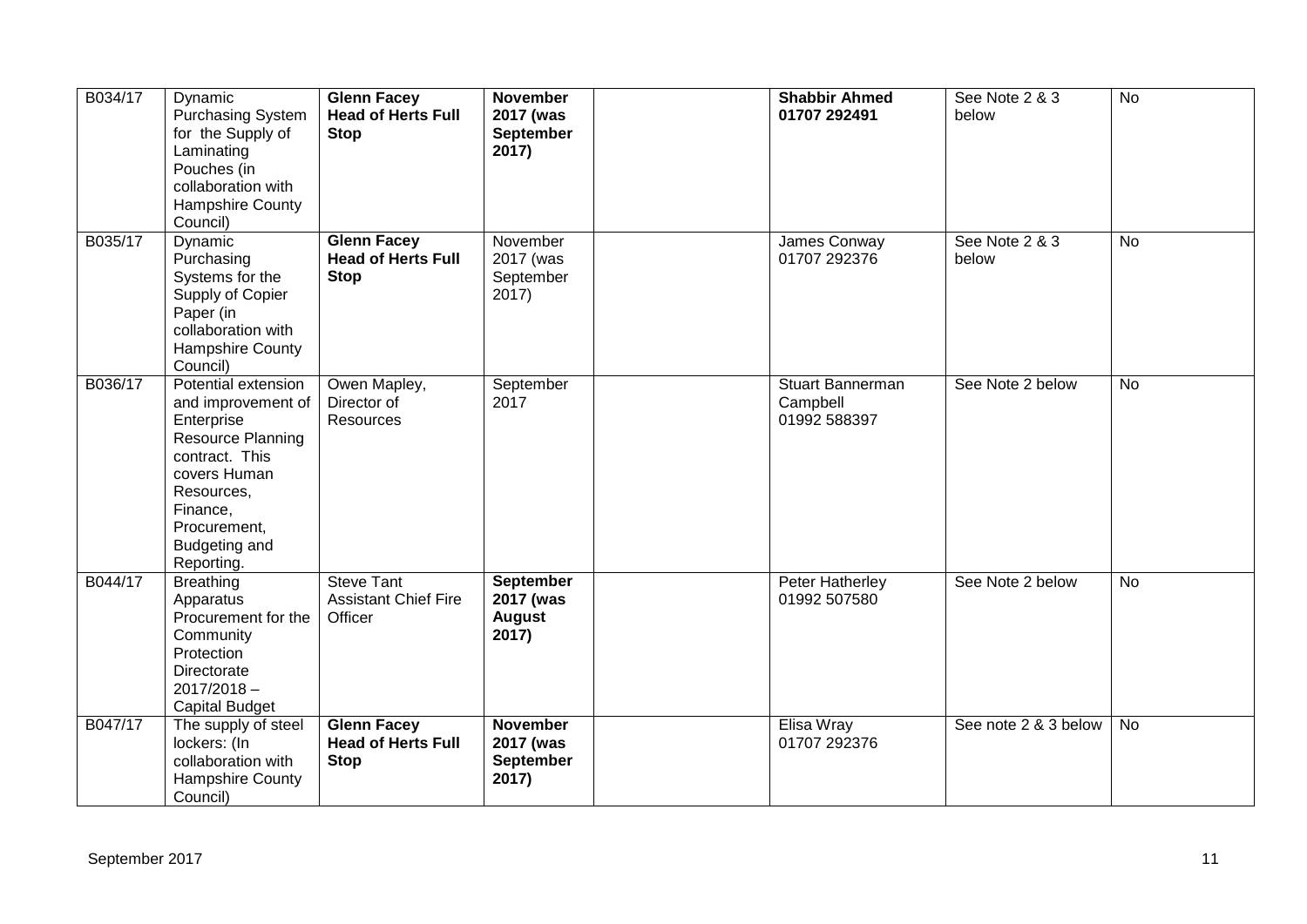| B048/17 | The supply of plain<br>adhesive labels,<br>sticky notes, hook<br>and loop and<br>motivational items<br>(In collaboration<br>with Hampshire<br>County Council)                                                                    | <b>Glenn Facey</b><br><b>Head of Herts Full</b><br><b>Stop</b>                | <b>December</b><br>2017 (was<br><b>October</b><br>2017) | <b>Louise Bagley</b><br>01707 292431                          | See note 2 & 3 below | No        |
|---------|----------------------------------------------------------------------------------------------------------------------------------------------------------------------------------------------------------------------------------|-------------------------------------------------------------------------------|---------------------------------------------------------|---------------------------------------------------------------|----------------------|-----------|
| B049/17 | Providing support in<br>peoples home<br>(Spot Accreditation)<br>Award of Contract                                                                                                                                                | <b>Frances Heathcote</b><br>Assistant Director,<br>Community<br>Commissioning | November<br>2017                                        | Daisy Sanghera<br>01438 843391                                | See note 2 below     | No        |
| B051/17 | To authorise the<br>release of<br>£375,000 as<br>Hertfordshire<br>County Council's<br>contribution<br>towards expansion<br>of St Michaels's C<br>of E School in St<br>Albans                                                     | Owen Mapley<br>Director of<br><b>Resources</b>                                | September<br>2017                                       | Dan Hardy<br>01992 588923<br>Abioye Asimolowo<br>01992 556795 |                      | <b>No</b> |
| B053/17 | Batch $36 -$<br>Package 1-<br>Coates Way JMI &<br>Nursery School,<br>The Orchard<br>Primary School,<br><b>Watford Field</b><br>School (Infant &<br>Nursery) Westfield<br>Children's Centre:<br>Award of Contract<br>(HCC1709854) | Mark Handford-<br>Jones<br><b>Assistant Director</b><br>Property              | September<br>2017                                       | <b>Trevor Mose</b><br>01992 556658                            | See Note 2 below     | <b>No</b> |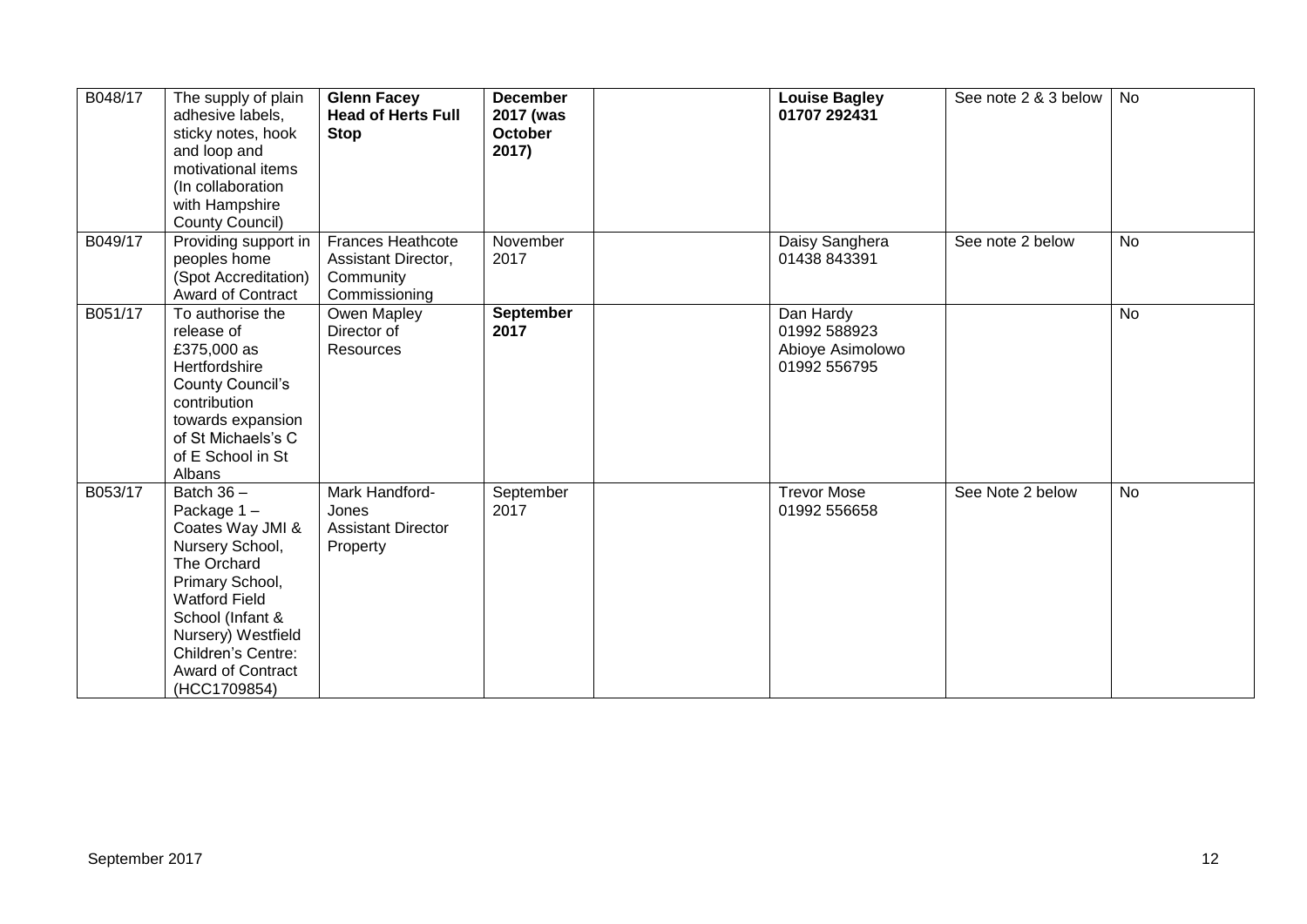| B054/17 | Batch $36 -$<br>Package 2-<br><b>Therfield First</b><br>School, The William<br>Ransom Primary<br>School, Furneux<br>Pelham Church of<br>England School,<br>Morgan's Primary<br>School, The<br>Grange: Award of<br>Contract<br>(HCC1709855) | Mark Handford-<br>Jones<br><b>Assistant Director</b><br>Property | September<br>2017 | <b>Trevor Mose</b><br>01992 556658 | See Note 2 below | No        |
|---------|--------------------------------------------------------------------------------------------------------------------------------------------------------------------------------------------------------------------------------------------|------------------------------------------------------------------|-------------------|------------------------------------|------------------|-----------|
| B055/17 | Batch $36 -$<br>Package 3-<br>Aycliffe Drive<br>Primary School,<br>Roundwood<br>Primary School,<br><b>Hurst Drive Primary</b><br>School, How Wood<br>Primary School:<br><b>Award of Contract</b><br>(HCC1709856)                           | Mark Handford-<br>Jones<br><b>Assistant Director</b><br>Property | September<br>2017 | <b>Trevor Mose</b><br>01992 556658 | See Note 2 below | <b>No</b> |
| B056/17 | Change in age<br>range of people to<br>receive free<br>emergency<br>hormonal<br>contraception                                                                                                                                              | Jim McManus<br>Director of Public<br>Health                      | September<br>2017 | <b>Brian Gale</b><br>01438 843537  |                  | <b>No</b> |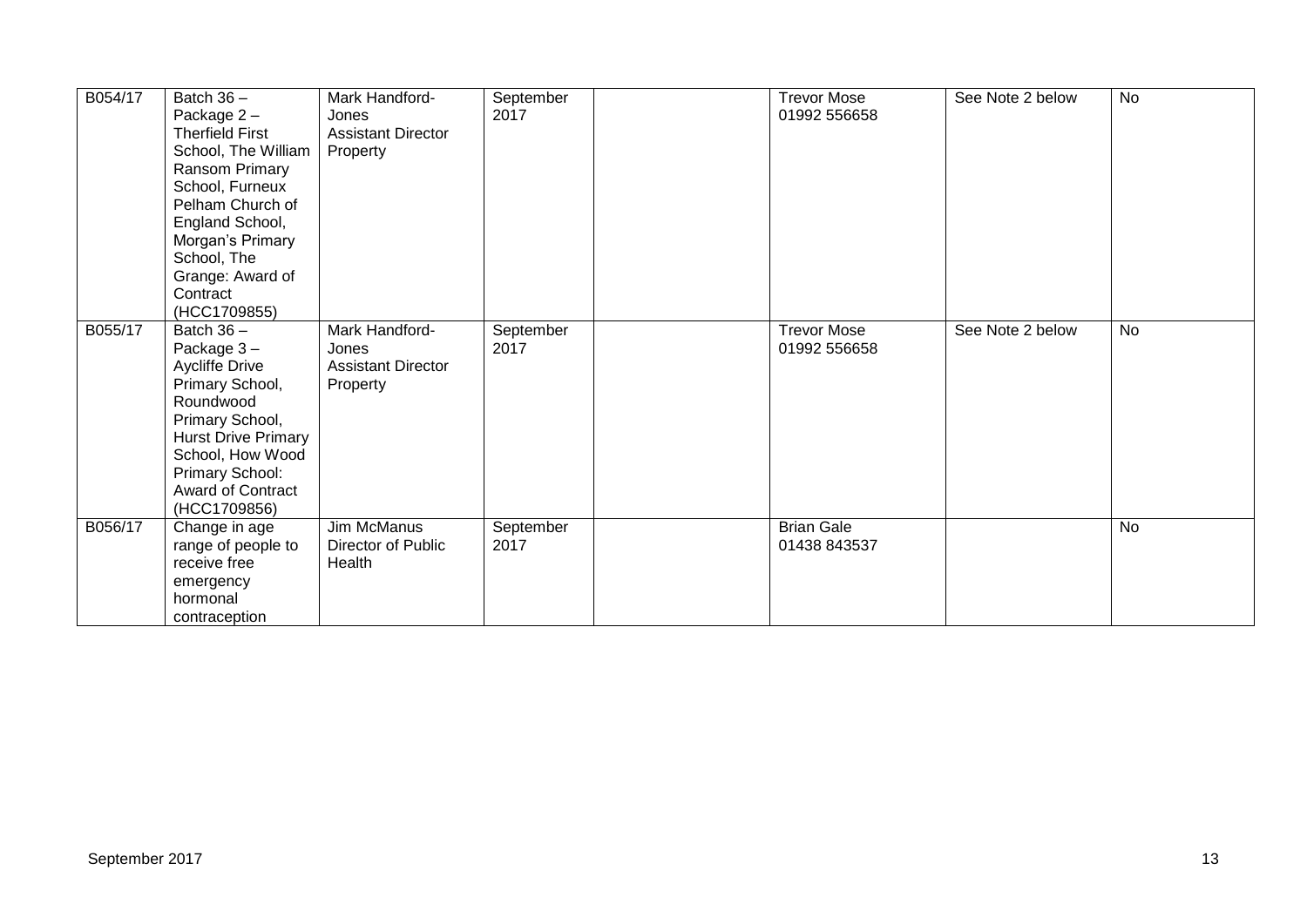| B057/17 | Whether or not to<br>consult on a<br>proposal to<br>reconfigure existing<br>services to schools<br>to meet the needs<br>of primary aged<br>children with<br>specific leaning<br>difficulties (SpLD).<br>(Proposed<br>reconfiguration to<br>include the closure<br>of the existing<br>SpLD bases in 10<br>schools across the<br>county and the<br>organisation<br>of outreach support<br>to four teams under<br>the SEN specialist<br>0-25 support | Jenny Coles Director<br>of Children's<br>Services                | September<br>2017 | David Canning<br>01442 454160<br>Pauline Davis<br>01992 555865 | $\overline{N}$ |
|---------|---------------------------------------------------------------------------------------------------------------------------------------------------------------------------------------------------------------------------------------------------------------------------------------------------------------------------------------------------------------------------------------------------------------------------------------------------|------------------------------------------------------------------|-------------------|----------------------------------------------------------------|----------------|
|         | service).                                                                                                                                                                                                                                                                                                                                                                                                                                         |                                                                  |                   |                                                                |                |
| B058/17 | Change in the<br>location of<br>premises for the<br>delivery of sexual<br>health services                                                                                                                                                                                                                                                                                                                                                         | Jim McManus<br>Director of Public<br>Health                      | October<br>2017   | <b>Brian Gale</b><br>01438 843537                              | No             |
| B059/17 | Disposal of 24a &<br>24b New Road,<br>Ware                                                                                                                                                                                                                                                                                                                                                                                                        | Mark Handford-<br>Jones<br><b>Assistant Director</b><br>Property | October<br>2017   | <b>Robert Ambler</b><br>01992 588836                           | No             |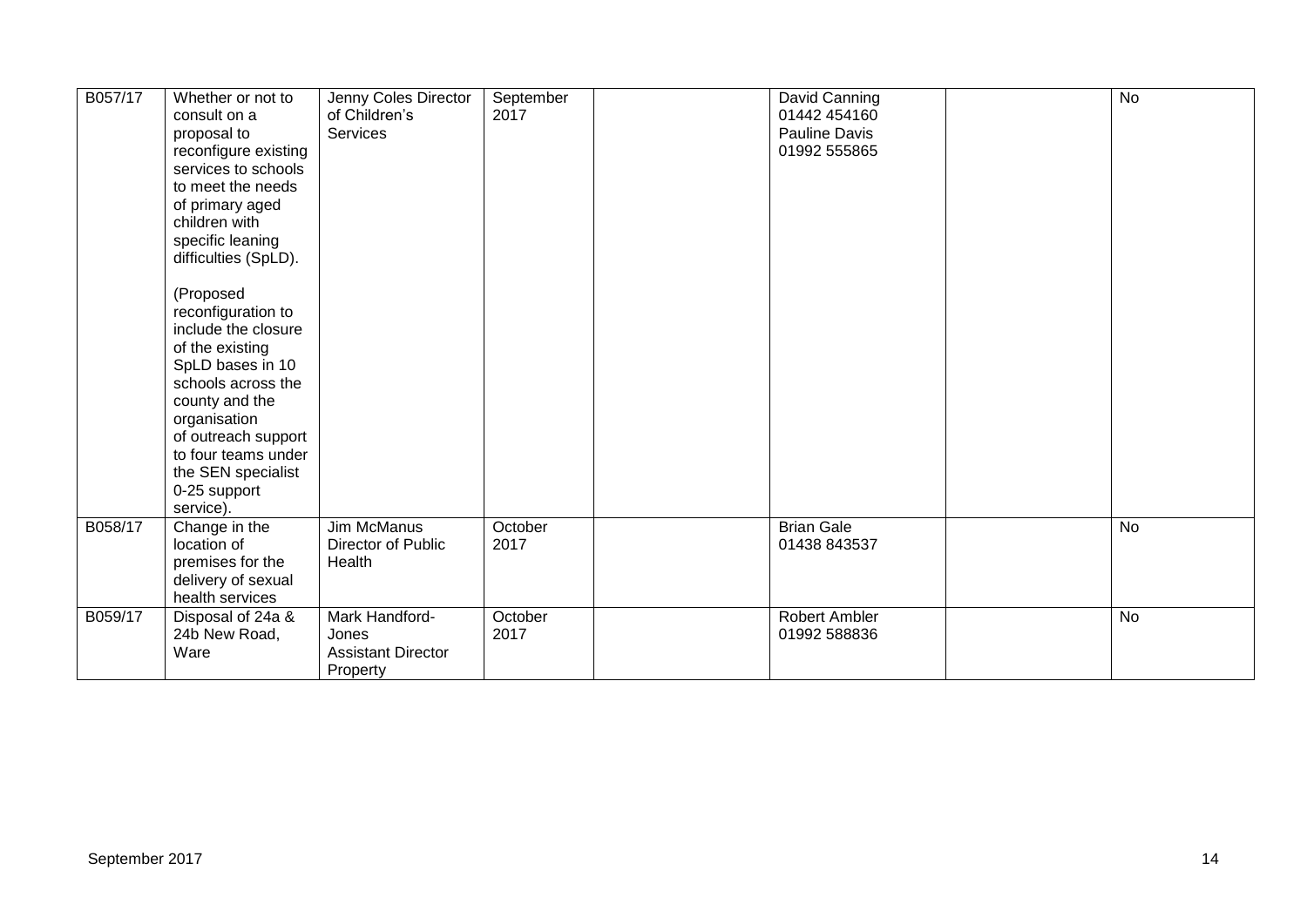| B060/17 | To re commission<br>the Regional<br>Partnership<br>Contract for the<br>Provision of<br>Residential and<br>Educational<br>Services for<br>Children and Young<br>People with<br>Complex Needs via<br>competitive tender<br>Regional Partners -<br><b>Bracknell Forest</b><br>Borough Council,<br>Buckinghamshire<br>County Council,<br>Milton Keynes<br>Council,<br>Oxfordshire County<br>Council, Reading | Jenny Coles<br>Director of Children's<br><b>Services</b>   | December<br>2017         | Lynn Knowles<br>07740 918847           | See Note 2 & 3<br>below | <b>No</b> |
|---------|----------------------------------------------------------------------------------------------------------------------------------------------------------------------------------------------------------------------------------------------------------------------------------------------------------------------------------------------------------------------------------------------------------|------------------------------------------------------------|--------------------------|----------------------------------------|-------------------------|-----------|
|         | Borough Council<br>Slough Borough<br>Council                                                                                                                                                                                                                                                                                                                                                             |                                                            |                          |                                        |                         |           |
| B061/17 | Financial<br>contributions<br>required in relation<br>to Cheshunt School                                                                                                                                                                                                                                                                                                                                 | Owen Mapley<br>Director of<br>Resources                    | Not before<br>11/09/2017 | Kate Leahy<br>01992 555864             | See Note 4 below        | No        |
| B062/17 | Integrated Hospital<br>Discharge and<br>Community<br>Navigator service                                                                                                                                                                                                                                                                                                                                   | lain MacBeath<br>Director of Adult<br><b>Care Services</b> | Not before<br>21/09/2017 | <b>Ruth Harrington</b><br>01438 845843 |                         | <b>No</b> |
| B063/17 | To consult on<br>charging for<br>community based<br><b>Adult Social Care</b><br>Services                                                                                                                                                                                                                                                                                                                 | lain MacBeath<br>Director of Adult<br><b>Care Services</b> | Not before<br>21/09/2017 | <b>Helen Maneuf</b><br>01438 845562    |                         |           |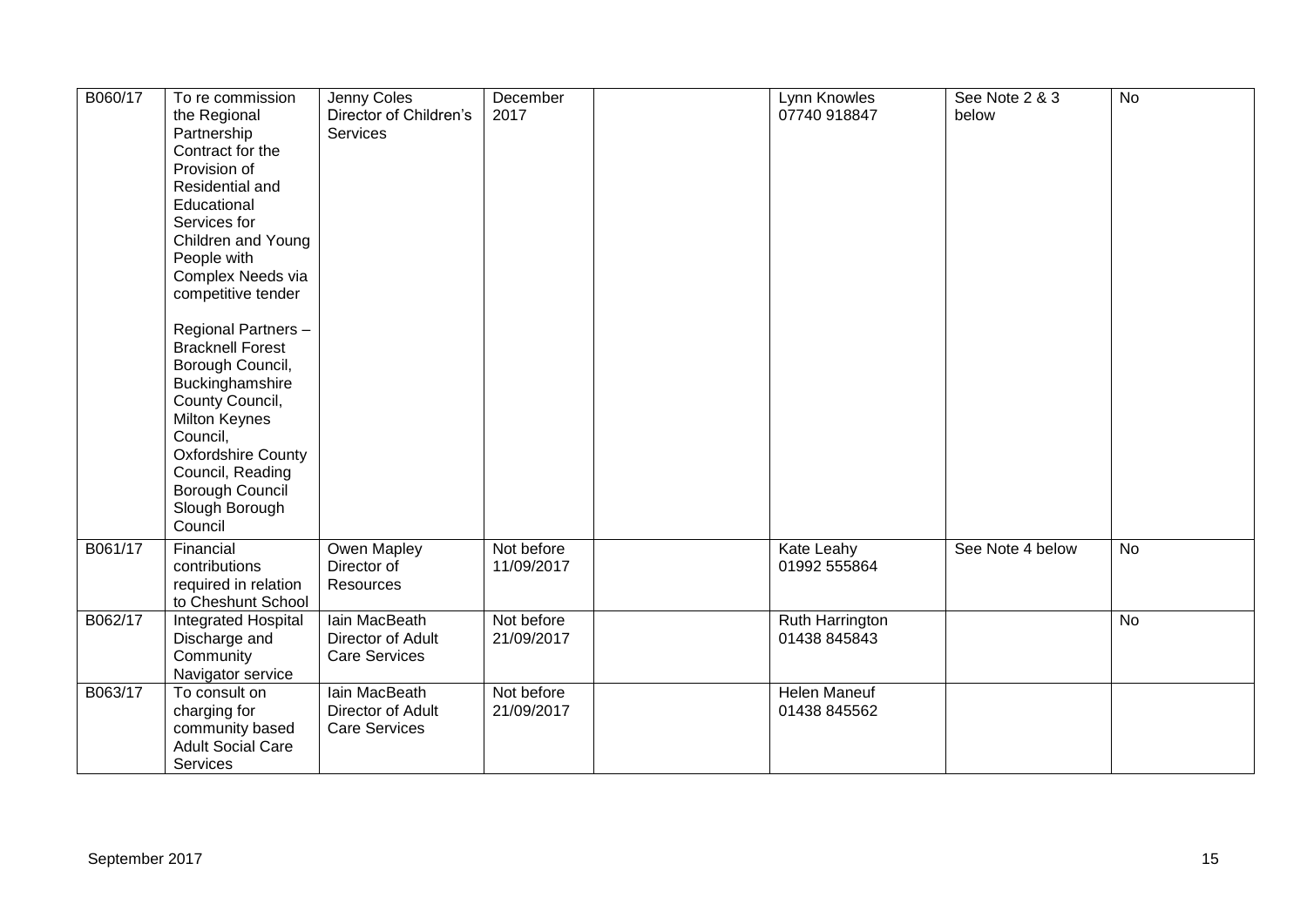| B064/17 | 37 Highfield Lane,<br><b>Tyttenhanger, St</b><br><b>Albans - Consider</b><br>the future of                                                                                                              | Mark Handford -<br><b>Jones</b><br><b>Assistant Director -</b><br><b>Property</b>              | <b>October</b><br>2017  | <b>Sharon Roskilly</b><br>01992 555988   | See Note 2 below | <b>No</b> |
|---------|---------------------------------------------------------------------------------------------------------------------------------------------------------------------------------------------------------|------------------------------------------------------------------------------------------------|-------------------------|------------------------------------------|------------------|-----------|
| B065/17 | To award a<br>contract for the<br>provision of<br>exercise to older<br>people                                                                                                                           | Jim McManus,<br><b>Director of Public</b><br><b>Health</b>                                     | <b>October</b><br>2017  | <b>Brian Gale</b><br>01438 843537        | See Note 2 below | <b>No</b> |
| B066/17 | HCC1709883<br><b>Batch 41 - Priors</b><br>Wood Ware,<br>Andrews Lane,<br><b>Cheshunt, Collett</b><br>School Hemel,<br><b>Oak View Primary</b><br>& Nursery Hatfield<br>& Mickelm<br><b>Window Works</b> | Mark Handford -<br><b>Jones</b><br><b>Assistant Director -</b><br><b>Property</b>              | <b>October</b><br>2017  | <b>Trevor Mose</b><br>01992 556658       | See Note 2 below | <b>No</b> |
| B067/17 | <b>LED Dimming</b><br><b>Strategy (level of</b><br>lighting to be<br>agreed)                                                                                                                            | <b>Mike</b><br>Younghusband<br>Head of Highways,<br><b>Operations &amp;</b><br><b>Strategy</b> | <b>November</b><br>2017 | <b>Mike Younghusband</b><br>01992 658171 | See Note 2 below | <b>No</b> |
| B068/17 | <b>Hertfordshire</b><br>Home<br>Improvement<br>Agency - award of<br><b>Contractor</b><br><b>Framework</b><br><b>Agreement</b><br>(HCC1709802)                                                           | lain MacBeath<br><b>Director of Adult</b><br><b>Care Services</b>                              | <b>November</b><br>2017 | <b>Helen Sturgess</b><br>01992 588390    | See Note 2 below | <b>No</b> |
| B069/17 | Re-procurement<br>of the Adult<br><b>Mental Health Out</b><br>of Hours Crisis<br><b>Service</b>                                                                                                         | <b>Frances Heathcote</b><br><b>Assistant Director</b><br><b>Adult Care Services</b>            | <b>December</b><br>2017 | <b>Helen Cavanagh</b><br>01438 845319    | See Note 4       | <b>No</b> |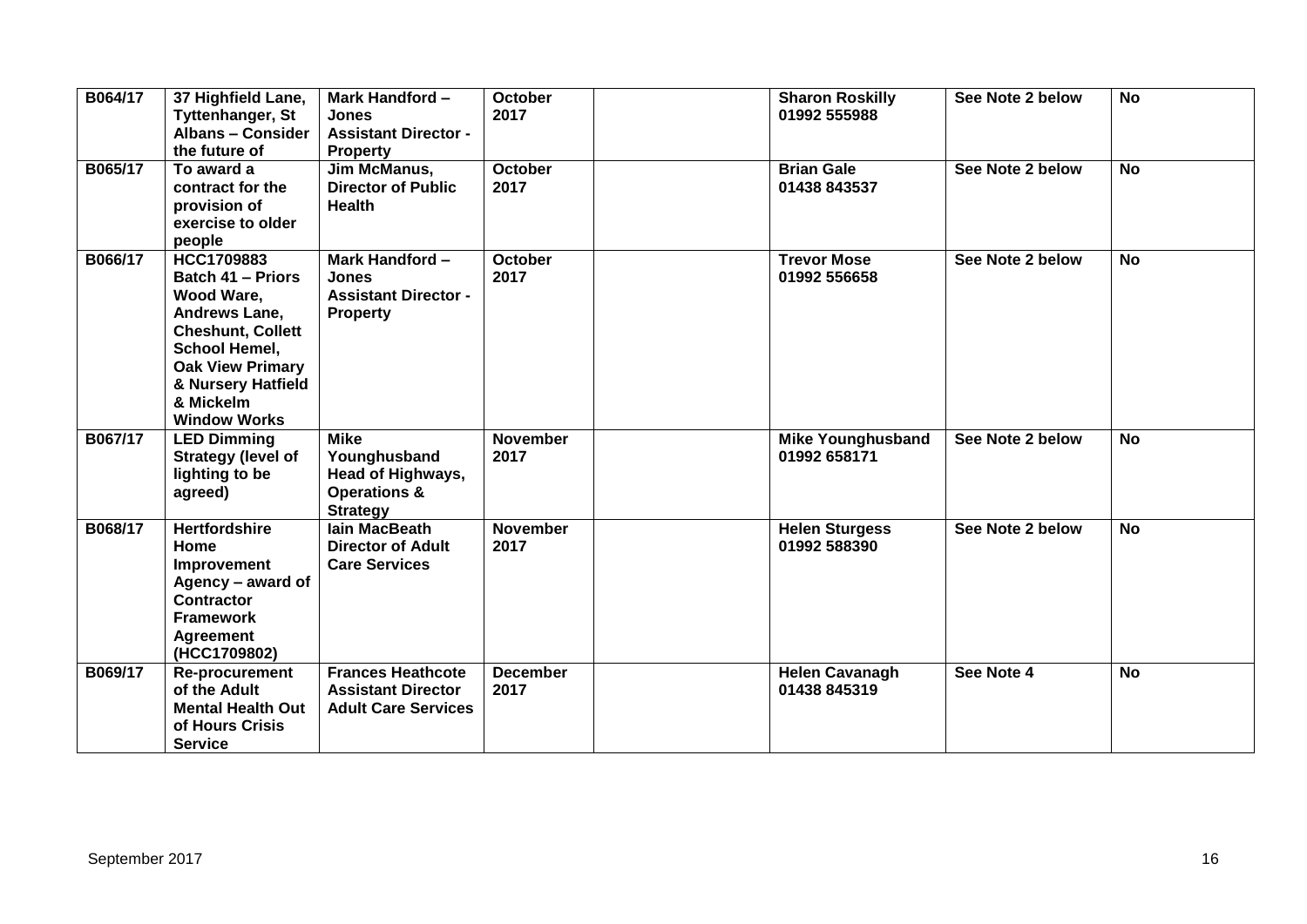| B070/17 |                                        |                                      | <b>December</b> |                                        | <b>See Note 2 &amp; 3</b> | <b>No</b> |
|---------|----------------------------------------|--------------------------------------|-----------------|----------------------------------------|---------------------------|-----------|
|         | <b>Dynamic</b>                         | Glenn Facey,<br><b>Head of Herts</b> | 2017            | <b>Victoria Harley</b><br>01707 292467 | below                     |           |
|         | <b>Purchasing</b>                      |                                      |                 |                                        |                           |           |
|         | System for the                         | <b>Fullstop</b>                      |                 |                                        |                           |           |
|         | supply of bin bags                     |                                      |                 |                                        |                           |           |
|         | (In collaboration                      |                                      |                 |                                        |                           |           |
|         | with Hampshire                         |                                      |                 |                                        |                           |           |
| B071/17 | <b>County Council)</b>                 |                                      |                 | <b>Brian Gale</b>                      | See Note 2 below          | <b>No</b> |
|         | Reprocurement                          | Jim McManus,                         | <b>December</b> |                                        |                           |           |
|         | the provision of                       | <b>Director of Public</b>            | 2017            | 01438 843537                           |                           |           |
|         | drug and alcohol<br>treatment services | <b>Health</b>                        |                 |                                        |                           |           |
|         | - Award of                             |                                      |                 |                                        |                           |           |
|         | contract                               |                                      |                 |                                        |                           |           |
| B072/17 | <b>Hertfordshire</b>                   | <b>Jenny Coles</b>                   | <b>December</b> | <b>Helen Gledhill</b>                  |                           |           |
|         | <b>Sunflower</b>                       | Director of                          | 2017            | 07812 322978                           |                           |           |
|         | <b>Domestic Abuse</b>                  | <b>Children's Services</b>           |                 |                                        |                           |           |
|         | <b>Hub &amp; Champions</b>             |                                      |                 |                                        |                           |           |
|         | Pathway - Award                        |                                      |                 |                                        |                           |           |
|         | of contract                            |                                      |                 |                                        |                           |           |
| B073/17 | <b>HCC1709908</b>                      | Mark Handford -                      | <b>December</b> | <b>Trevor Mose</b>                     | See Note 2 below          | <b>No</b> |
|         | Demolition &                           | <b>Jones</b>                         | 2017            | 01992 556658                           |                           |           |
|         | rebuild of The                         | <b>Assistant Director -</b>          |                 |                                        |                           |           |
|         | <b>Hemel School -</b>                  | <b>Property</b>                      |                 |                                        |                           |           |
|         | <b>Sports Hall</b>                     |                                      |                 |                                        |                           |           |
| B074/17 | Tender of 19-21                        | <b>Frances Heathcote</b>             | January         | <b>Gemma Brace</b>                     | See Note 2 below          | <b>No</b> |
|         | Wilbury Road -                         | <b>Assistant Director</b>            | 2018            | 01438 845060                           |                           |           |
|         | for Residential                        | <b>Adult Care Services</b>           |                 |                                        |                           |           |
|         | Learning                               |                                      |                 |                                        |                           |           |
|         | <b>Disability Service</b>              |                                      |                 |                                        |                           |           |

#### **Notes:**

- 1. CBC contract = on behalf of 17 local authority members of the Central Buying Consortium
- 2. Quality and price evaluation derived from tenderers' submissions *(which may contain exempt information and if so will not be available for public inspection)* If you have any general enquiries about this Forward Plan - contact Elaine Shell, Democratic Services Manager, 01992 555565 Email: [elaine.shell@hertfordshire.gov.uk](mailto:elaine.shell@hertfordshire.gov.uk)
- 3. Collaborative contract with one or more authorities (not a CBC contract)
- 4. Part II (due to 'Information relating to the financial or business affairs of any particular person (including the Council')".

#### **KATHRYN PETTITT, CHIEF LEGAL OFFICER**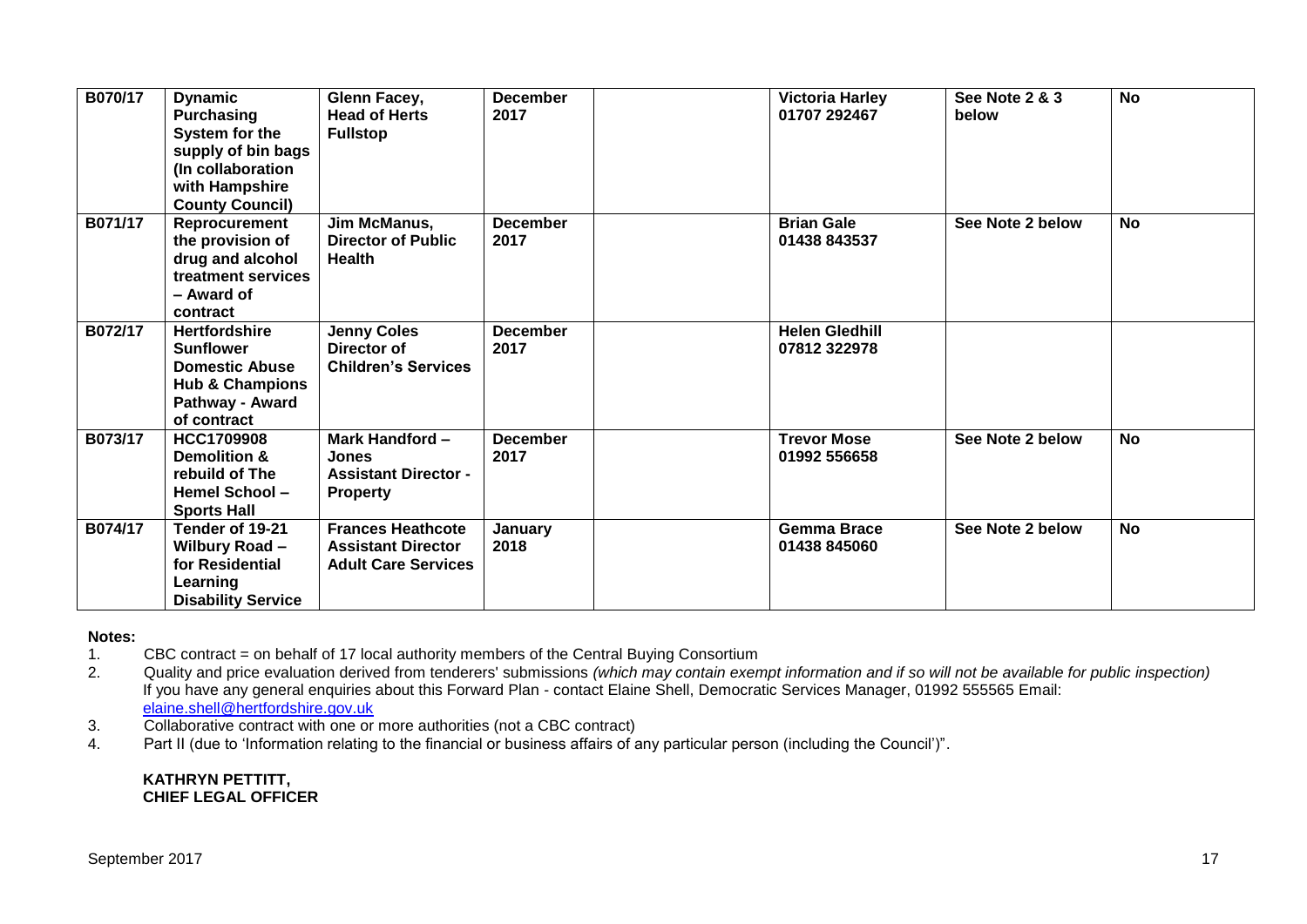

**Hertfordshire HERTFORDSHIRE COUNTY COUNCIL** 

**FORWARD PLAN Notice of (a) key and other decisions likely to be made on behalf of the County Council by Cabinet, (b) key decisions likely to be made on behalf of the County Council by Officers and (c) decisions on Traffic Regulation Orders likely to be made by Officers on behalf of the County Council in the period 1 October 2017 – 31 January 2018**

# **Published 6 th September 2017**

[Note: Key decisions and other decisions due to be reached in September 2017 but not yet made remain listed (notice of these items was given in the Forward Plan issued on 3 August 2017)]

# **TRAFFIC REGULATION ORDERS**

## **EAST HERTS & LEA VALLEY**

### **Broxbourne**

| Location                     | <b>Proposed Restriction</b> |
|------------------------------|-----------------------------|
| Dinant Link Road, Hoddesdon  | 40mph Speed Limit           |
| Cozens Lane East, Broxbourne | Road Humps                  |

#### **East Herts**

| Location                                         | <b>Proposed Restriction</b>                                   |
|--------------------------------------------------|---------------------------------------------------------------|
| Lady Margaret Gardens, Brocket Meadow, Ware      | 20mph, Cycle Track Order                                      |
| Marshgate Drive, Hertford                        | <b>Waiting Restrictions</b>                                   |
| Hare Street Road, Buntingford                    | 30 & 40mph Speed Limits                                       |
| Park Road, Ware                                  | <b>Waiting Restrictions</b>                                   |
| Various Roads, Braughing                         | 20mph Speed Limit, Road Humps                                 |
| Cozens Road, Woodley Road, Ware                  | <b>Waiting Restrictions</b>                                   |
| Church Street, Bishop's Stortford                | <b>Waiting Restrictions</b>                                   |
| South Street, Bishop's Stortford                 | <b>Waiting Restrictions</b>                                   |
| Horns Road, West Street, Hertford                | Waiting Restrictions, 20mph Speed Limit, Prohibition of Entry |
| Hazel End Road, Farnham Road, Bishop's Stortford | 40 & 50mph Speed Limits                                       |
| A120 Bishop's Stortford                          | 40mph Speed Limit                                             |
| Tamworth Road, Hertford                          | <b>Waiting Restrictions</b>                                   |
| High Street, Buntingford                         | <b>Restricted Zone</b>                                        |
| Ermine Street, Buntingford                       | Waiting Restrictions, Road Humps, 30mph speed limit           |
| North Road, Hertford                             | Waiting Restrictions, Loading Bay                             |
| High Street, Totts Lane etc., Walkern            | Waiting Restrictions, Weight Limit                            |
| The Ridgeway, Hertford                           | Road Humps, Pedestrian Crossing                               |
| Hartham Lane, Hertford                           | Waiting Restrictions, Parking Place Revocation                |
| Morbury Avenue, Bishop's Stortford               | 20mph Speed Limit, Road Humps                                 |

### **MID WEST HERTS**

#### **Dacorum**

| LOCAtion | .<br>≺estriction<br>ומיינ |
|----------|---------------------------|
|          |                           |

September 2017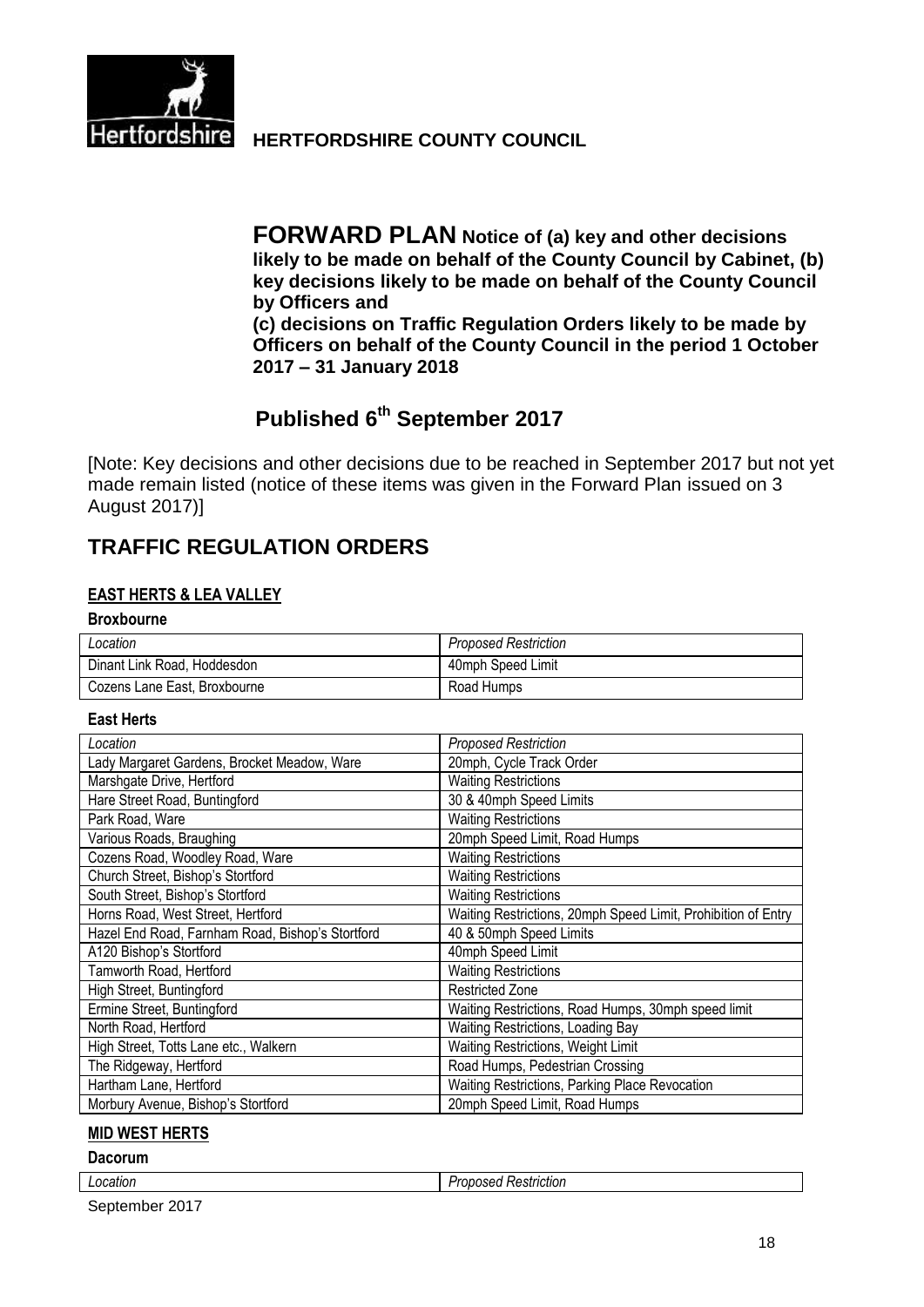| London Road, Hemel Hempstead                    | <b>Waiting Restrictions</b>                 |
|-------------------------------------------------|---------------------------------------------|
| Beggars Lane, Tring                             | Clearway, Verge Parking Place & Parking     |
| Various Roads, Tring                            | 20mph Speed Limit                           |
| Lime Walk, Hemel Hempstead                      | <b>Waiting Restrictions</b>                 |
| Three Cherry Trees Lane, Hemel Hempstead        | <b>Experimental Waiting Restrictions</b>    |
| A4146 Leighton Buzzard Road, Hemel Hempstead    | 7.5t Weight Limit                           |
| Nettleden Road etc., Little Gaddesden/Nettleden | 7.5t Weight Limit                           |
| Chapel Croft, Langley Road etc., Chipperfield   | <b>Waiting Restrictions, Parking Places</b> |

#### **St. Albans**

| a neation<br>ниот                 | $\cdot$<br>striction<br>,,,,<br>- 88<br>$\mathbf{r}$<br>וכס.<br>'Ju |
|-----------------------------------|---------------------------------------------------------------------|
| ondon<br>oads:<br>∴olnev<br>10113 | $\sim$<br>.ımıt<br>one<br><b>Humps</b><br>∠0mpn<br>ineec<br>koa     |

# **Welwyn Hatfield**

| Location                        | Proposed Restriction        |
|---------------------------------|-----------------------------|
| Various Roads, Hatfield         | 20mph Speed Limit Zone      |
| Foxes, Foxes Lane, North Mymms  | Prohibition of Driving      |
| Ascots Lane, Welwyn Garden City | <b>Waiting Restrictions</b> |

# **NORTH HERTS**

# **North Herts**

| Location                  | <b>Proposed Restriction</b>              |
|---------------------------|------------------------------------------|
| Bucklersbury etc. Hitchin | Restricted Zone                          |
| Whiteway, Letchworth      | Revocation of School Keep Clear Markings |
| The Paddock, Hitchin      | <b>Waiting Restrictions</b>              |
| Offley BOAT 20, Offley    | <b>Prohibition of Motor Vehicles</b>     |

# **Stevenage**

| ocation   | -<br>Restriction<br>ふぜい |
|-----------|-------------------------|
| No<br>nes |                         |

# **SOUTH WEST HERTS**

#### **Hertsmere**

| Location                               | <b>Proposed Restriction</b>                                 |
|----------------------------------------|-------------------------------------------------------------|
| Coursers Road, Colney Heath            | Revocation of Prohibition of Right Turns, 7.5t Weight Limit |
| London Road, Bushey                    | <b>Waiting Restrictions</b>                                 |
| Watling Street, Radlett                | Goods Vehicle Loading Bay                                   |
| Chase Avenue, Potters Bar              | Waiting Restrictions, Revocation of School Keep Clear       |
|                                        | Markings                                                    |
| Various Roads, Borehamwood             | <b>Waiting Restrictions</b>                                 |
| Watling Street (Service Road), Radlett | Prohibition of Driving on Market Days                       |
| Shenley Road, Borehamwood              | <b>Waiting Restrictions</b>                                 |

## **Three Rivers**

| Location                   | <br>striction<br>.<br>$\sim$ 16.22<br>10OU<br><b>JAGU</b> |
|----------------------------|-----------------------------------------------------------|
| <b>No</b><br>Scher<br>11U. |                                                           |

## **Watford**

| Location                                          | <b>Proposed Restriction</b>             |
|---------------------------------------------------|-----------------------------------------|
| Nascot Wood Road, Watford                         | Waiting Restrictions, Road Humps        |
| Clarendon Road, Watford                           | Pedestrian Zone, Road Humps, Cycle Lane |
| Gartlet Road, Watford                             | Goods Vehicle Loading Bay               |
| Various Roads, Watford (Sandringham Road area)    | 20mph Speed Limit                       |
| Various Roads, Watford (Greenbank Road area)      | 20mph Speed Limit                       |
| Various Roads, Watford (Bradshaw Road area)       | 20mph Speed Limit                       |
| Various Roads, Watford (Park/Stratford Road area) | 20mph Speed Limit, Road Humps           |